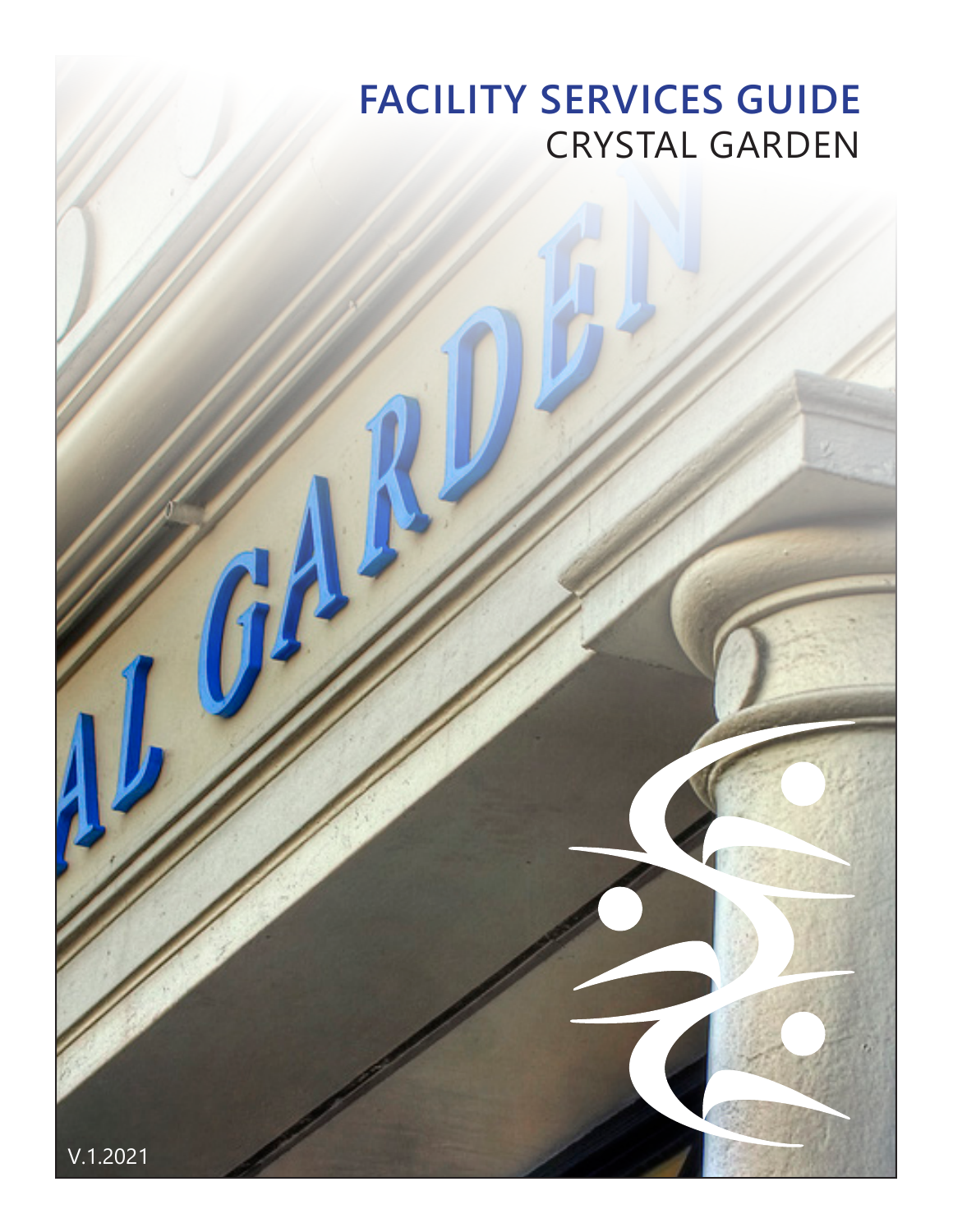#### **WELCOME**

| Vision and Goal                           | iii            | Loading Facilities                                |
|-------------------------------------------|----------------|---------------------------------------------------|
| Priorities                                | iii            | Material Moving Equipment                         |
| Location & Contact                        | iii            | Noise Bylaw & Building Curfew                     |
| Event & Client Services                   | iii            | Parking                                           |
|                                           |                | Shipping, see Deliveries & Shipping               |
| <b>EXCLUSIVE SUPPLIERS</b>                |                | SOCAN & Re:Sound Fees (Entandem)                  |
| <b>Electrical Services</b>                | iv             | <b>Statutory Holidays</b>                         |
| Food & Beverage                           | iv             | Videography Reproduction & Photography            |
| Rigging, Banners & Communications         | İV             |                                                   |
| Security                                  | iv             | <b>SAFETY AND SECURITY</b>                        |
|                                           |                | <b>Compressed Gas Cylinders</b>                   |
| <b>PREFERRED SUPPLIERS</b>                |                | <b>Electrical Cables</b>                          |
| Audio Visual & Technology Services        | v              | <b>Emergency Preparedness</b>                     |
| <b>Display Services</b>                   | v              | <b>Fire Safety Regulations</b>                    |
| Materials Handling/ Freight               | v              | Insurance & Indemnity                             |
|                                           |                | <b>Globally Harmonized System</b>                 |
| <b>FREQUENTLY ASKED QUESTIONS</b>         |                | Police Escort & Special Events Permit             |
| <b>Frequently Asked Questions</b>         | Vi             | Security                                          |
|                                           |                | <b>Security Passes</b>                            |
| <b>GENERAL INFORMATION</b>                |                | Smoking                                           |
| Accessibility                             | 1              | Weapons                                           |
| Advertising, Publicity, Promotion         | 1              |                                                   |
| Animals                                   | 1              | THE RESPONSIBLE SERVICE OF ALCOHOL                |
| Audio Visual & Rigging                    | $1 - 2$        | Guidelines for the Responsible Service of Alcohol |
| Coat Check & Hosting Services             | $\overline{c}$ | Liquor License                                    |
| Customs & International Events            | 2              | Liquor Sampling                                   |
| Damage & Repairs                          | 2              |                                                   |
| Décor & Banners                           | $2 - 3$        | <b>CANNABIS</b>                                   |
| Deliveries & Shipping                     | $3 - 4$        | Guidelines                                        |
| <b>Display Services</b>                   | 4              | Cannabis Marketing & Promotion                    |
| <b>Drones</b>                             | 4              |                                                   |
| <b>Electrical Services</b>                | 4              | <b>SERVICES AND EQUIPMENT</b>                     |
| Elevators                                 | 4              | Standard Services & Equipment - Crystal Garder    |
| Exhibits & Trade Shows                    | $4 - 5 - 6$    | Service & Equipment Rates - Crystal Garden        |
| First Nations Acknowledgement             | 6              |                                                   |
| Floor Loads                               | $\,$ 6         |                                                   |
| Floor Plans & Room Capacities             | $6 - 7$        |                                                   |
| Food & Beverage                           | 7              |                                                   |
| <b>High School Graduations</b>            | $\overline{7}$ |                                                   |
| Housekeeping, Garbage Removal & Recycling | $7 - 8$        |                                                   |
| Internet & Communications                 | 8              |                                                   |
| Invoice/ Accounting                       | 9              |                                                   |
| Lighting                                  | 9              |                                                   |

| <b>WELCOME</b>                     |                |                                                   |           |
|------------------------------------|----------------|---------------------------------------------------|-----------|
| Vision and Goal                    | iii            | Loading Facilities                                | 9         |
| Priorities                         | iii            | Material Moving Equipment                         | 10        |
| Location & Contact                 | iii            | Noise Bylaw & Building Curfew                     | 10        |
| Event & Client Services            | iii            | Parking                                           | 10        |
|                                    |                | Shipping, see Deliveries & Shipping               |           |
| <b>EXCLUSIVE SUPPLIERS</b>         |                | SOCAN & Re:Sound Fees (Entandem)                  | 11        |
| <b>Electrical Services</b>         | iv             | <b>Statutory Holidays</b>                         | 11        |
| Food & Beverage                    | iv             | Videography Reproduction & Photography            | 11        |
| Rigging, Banners & Communications  | iv             |                                                   |           |
| Security                           | iv             | <b>SAFETY AND SECURITY</b>                        |           |
|                                    |                | <b>Compressed Gas Cylinders</b>                   | 12        |
| <b>PREFERRED SUPPLIERS</b>         |                | <b>Electrical Cables</b>                          | 12        |
| Audio Visual & Technology Services | v              | <b>Emergency Preparedness</b>                     | $12 - 13$ |
| <b>Display Services</b>            | V              | <b>Fire Safety Regulations</b>                    | $14 - 15$ |
| Materials Handling/ Freight        | V              | Insurance & Indemnity                             | $15 - 16$ |
|                                    |                | <b>Globally Harmonized System</b>                 | 16        |
| <b>FREQUENTLY ASKED QUESTIONS</b>  |                | Police Escort & Special Events Permit             | 16        |
| <b>Frequently Asked Questions</b>  | Vi             | Security                                          | 16        |
|                                    |                | <b>Security Passes</b>                            | 16        |
| <b>GENERAL INFORMATION</b>         |                | Smoking                                           | 17        |
| Accessibility                      | 1              | Weapons                                           | 17        |
| Advertising, Publicity, Promotion  | 1              |                                                   |           |
| Animals                            | 1              | <b>THE RESPONSIBLE SERVICE OF ALCOHOL</b>         |           |
| Audio Visual & Rigging             | $1 - 2$        | Guidelines for the Responsible Service of Alcohol | $18 - 19$ |
| Coat Check & Hosting Services      | $\overline{c}$ | Liquor License                                    | 19        |
| Customs & International Events     | $\overline{c}$ | Liquor Sampling                                   | 20        |
| Damage & Repairs                   | $\overline{c}$ |                                                   |           |
| Décor & Banners                    | $2 - 3$        | <b>CANNABIS</b>                                   |           |
| Deliveries & Shipping              | $3 - 4$        | Guidelines                                        | 21        |
| <b>Display Services</b>            | 4              | Cannabis Marketing & Promotion                    | 21        |
| <b>Drones</b>                      | 4              |                                                   |           |
| <b>Electrical Services</b>         | 4              | <b>SERVICES AND EQUIPMENT</b>                     |           |

|                        | _________________________ |                                                |           |  |
|------------------------|---------------------------|------------------------------------------------|-----------|--|
| <b>Elevators</b>       |                           | Standard Services & Equipment - Crystal Garden |           |  |
| Exhibits & Trade Shows | 4-5-6                     | Service & Equipment Rates – Crystal Garden     | $23 - 24$ |  |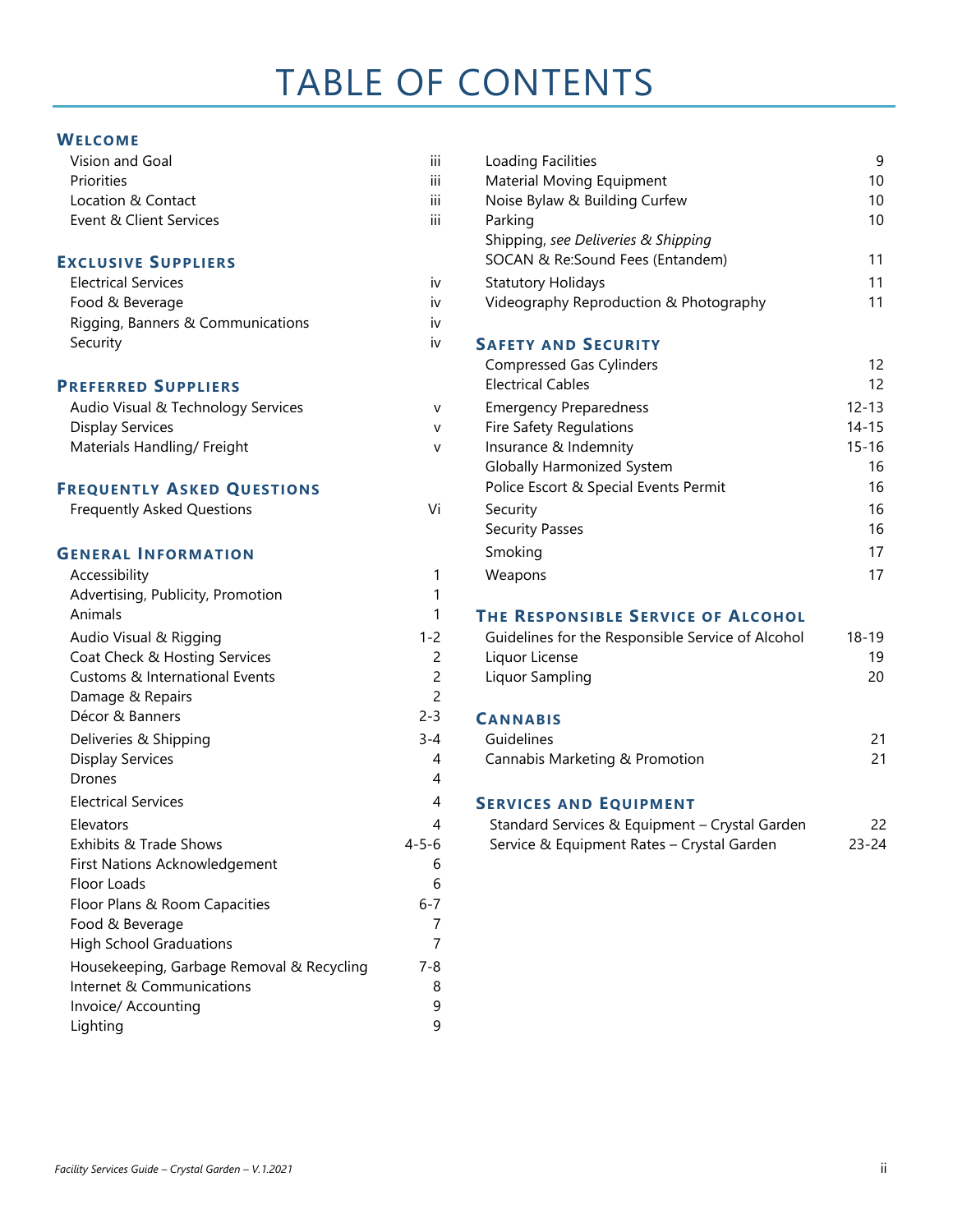# **WELCOME**

Welcome to the Crystal Garden, part of the Victoria Conference Centre, located on the southern tip of Vancouver Island, on the homelands of the Songhees and Esquimalt people. Located just steps from Victoria's historic Inner Harbour and many of the city's best attractions.

In 2008 the Victoria Conference Centre acquired the Crystal Garden, a unique, elegant landmark that is ideal for tradeshows and banquets. The main entrance, open only during scheduled events, is located at 713 Douglas Street and features a 1,172  $\text{ft}^2$  (108 m<sup>2</sup>) foyer with a permanent registration desk, private offices with secure access and passenger elevator service to the upper and lower levels.

## <span id="page-2-0"></span>VISION & GOAL:

We will contribute economic wealth to the Victoria community by attracting business to the City, excelling at providing convention services and providing sustainable energy efficient facilities.

Our goal is to work closely with you, the Client, toward the ultimate success of your event, from contracting to delegate departure and invoicing.

### <span id="page-2-1"></span>PRIORITIES:

- 1. To lead and facilitate the event management process through liaison with Clients and Client-designated service providers (meeting planners, production companies, outside suppliers), with focus on event priorities and objectives, delegate profile, space requirements and agenda.
- 2. Jointly prepare and coordinate comprehensive event plans for the Client and Event Services team which includes: Client Services, Facility Operations, Security, Housekeeping, Presentation and Technical Services, Display Services, Electrical and Food & Beverage.
- 3. Maximize the use of the facility to the full benefit of the Client while ensuring safety standards and practices are adhered to.
- 4. Address the social and cultural needs of the Client through the promotion of Victoria and its amenities.

## <span id="page-2-2"></span>LOCATION & CONTACT:

250.361.1000 1.866.572.1151

713 Douglas Street [Website](http://www.victoriaconference.com/) **·** [Facebook](https://www.facebook.com/BusinessEventsVictoria) **·** [Twitter](https://twitter.com/yyjconferences?lang=en) Victoria, BC V8W 3M6 [YouTube](https://www.youtube.com/user/TourismVictoriaBC) **·** [Instagram](https://www.instagram.com/TourismVictoriaBC/) **·** [VIP Program](https://www.tourismvictoria.com/meetings/victoria-conference-centre/about-vcc/vip-program)

## <span id="page-2-3"></span>EVENT & CLIENT SERVICES:

The Events Department will lead and facilitate the planning process through liaison with Clients and Client-designated service providers, with a focus on event priorities and objectives, delegate profile, space requirements and agenda.

The Client Services Department represents the overall service delivery at the Crystal Garden during the event. Client Services works in partnership with the Events Personnel, the Client, and Suppliers during an event to maximize the use of the facility for the benefit of the Client. Client Services staff are trained in first-aid and safety standards.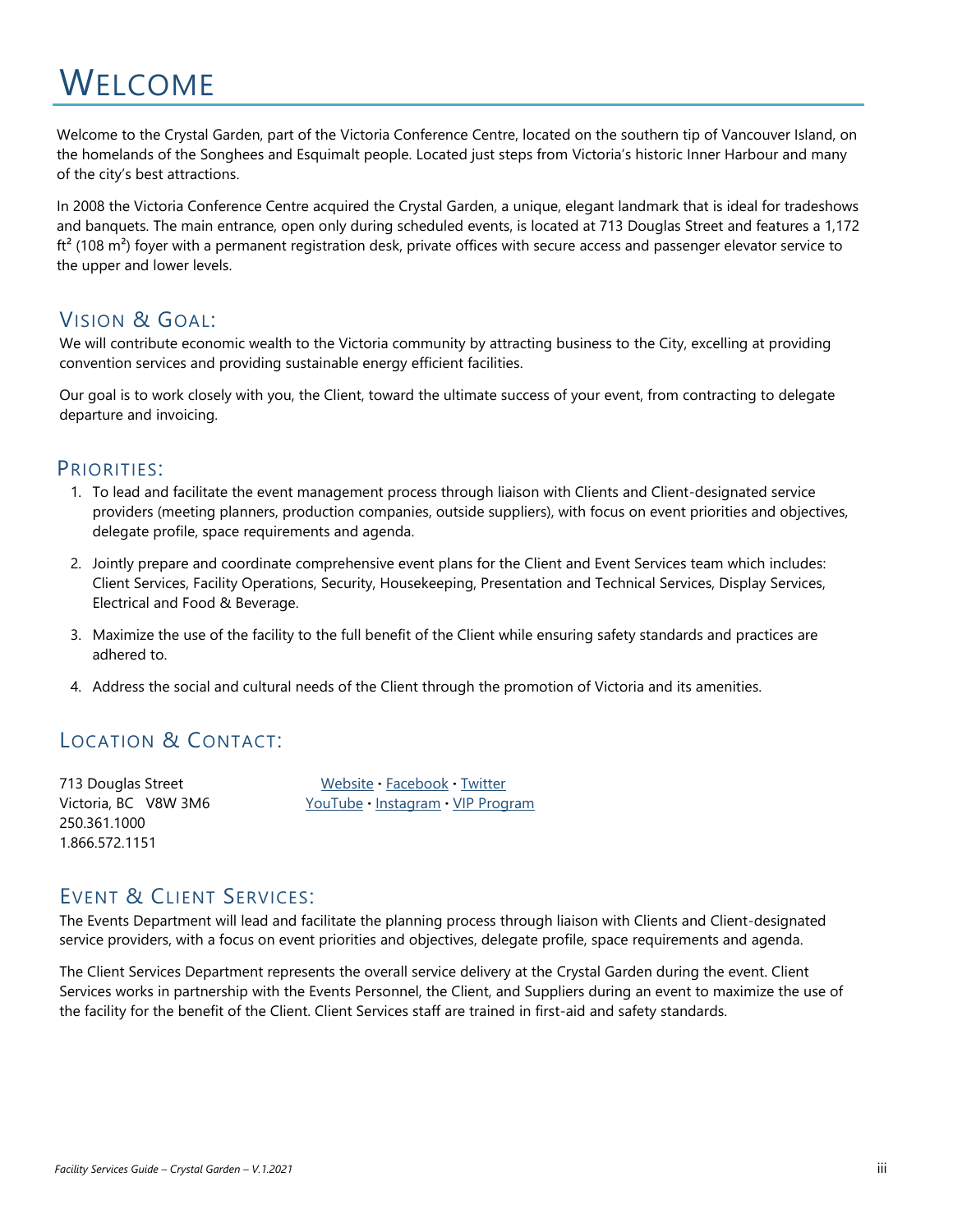# EXCLUSIVE SUPPLIERS

### ELECTRICAL SERVICES



All electrical services are provided in-house by the **Victoria Conference Centre**. Only Victoria Conference Centre electricians are authorized to connect or disconnect Crystal Garden panels, floor outlets, wall outlets and transformers.

All electrical fixtures and fittings used in the facility must be CSA approved.

[exhibits@victoriaconference.com](mailto:exhibits@victoriaconference.com)

# <span id="page-3-0"></span>FOOD & BEVERAGE



Kimberley Terceira, *Director of Conference Services & Catering*

[Fairmont Empress Events](https://empress.fairmontevents.com/about/)

# <span id="page-3-1"></span>RIGGING, BANNERS & COMMUNICATIONS



Jim McLennan, *Director of Event Technology*

[Encore Canada](https://www.encore-can.com/)

#### The **Fairmont Empress** hotel is the exclusive caterer, including alcohol and bar service, for all events at Crystal Garden.

The Fairmont Empress has been serving guests for more than one hundred years, skillfully providing catering arrangements. From a simple continental breakfast to a spectacular themed banquet, the Fairmont Empress is committed to making each event a success.

Banquet menus may be found [online.](https://empress.fairmontevents.com/view-menus/)

Upon receipt of a signed contract, a catering representative from the Fairmont Empress will be assigned to your event. For all catering enquiries, including menu planning and budget options, please contact your catering representative directly.

**Encore Canada** supervises the rigging of all specialty lighting, equipment, décor and banners to the walls and ceilings at Crystal Garden. Rigging packages and maps are available upon request.

Please contact Encore Canada directly for more information.

Telephone and fax lines can be installed to any area within Crystal Garden. Please contact your Event Manager to make arrangements for the use of any of these telecommunications services. Three (3) weeks advance notice is required.

Wired and wireless internet is available in Crystal Garden. These services are provided exclusively by Encore Canada.

## **SECURITY**

<span id="page-3-2"></span>

[Paladin Security](https://paladinsecurity.com/locations/security-company-victoria/)

Building and event security for Crystal Garden is provided exclusively by **Paladin Security**, one of the largest security companies in Canada and is one of Canada's Best Managed Companies.

Please contact your Event Manager for more information regarding security requirements for your upcoming event.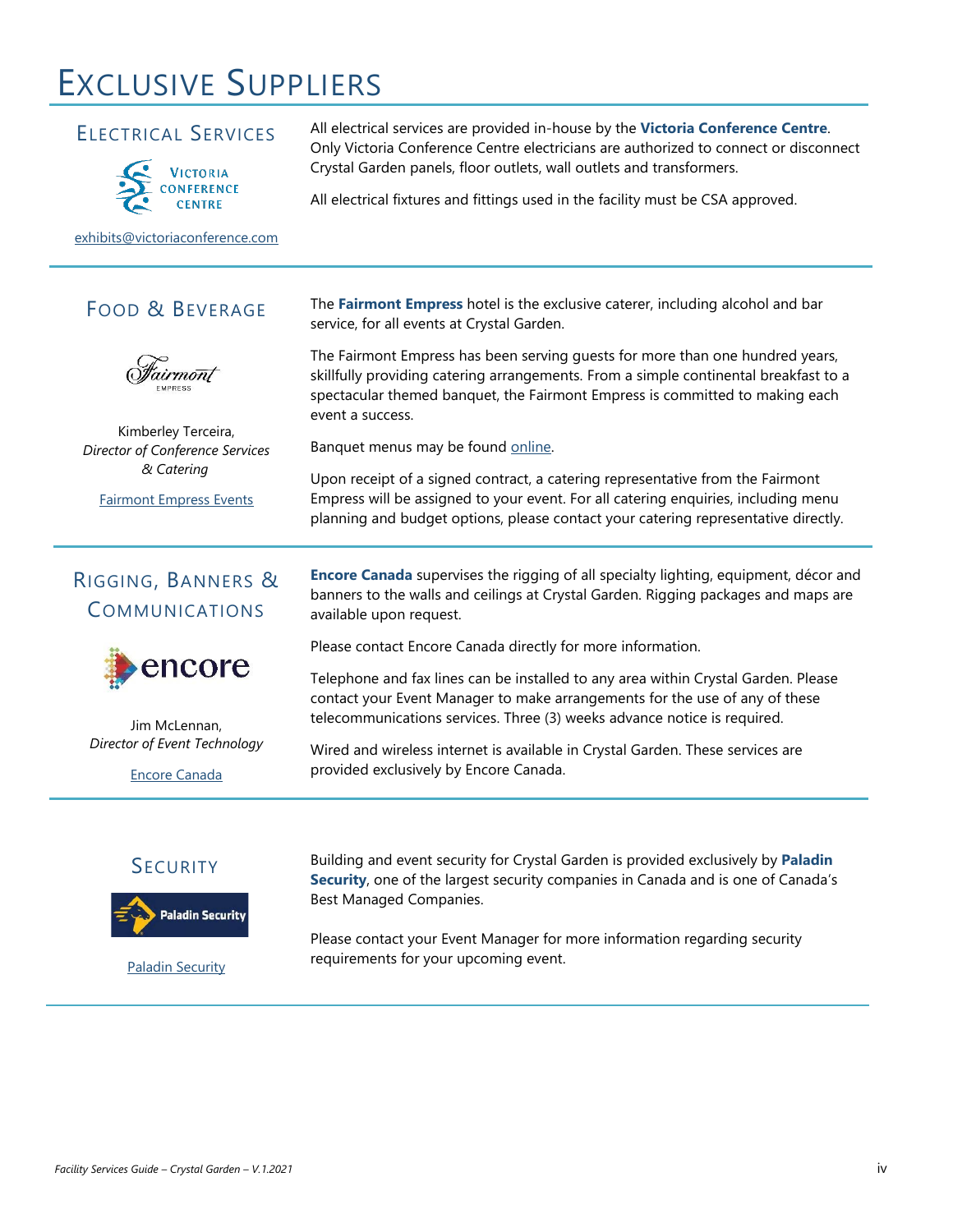# PREFERRED SUPPLIERS

# <span id="page-4-0"></span>AUDIO VISUAL & TECHNOLOGY SERVICES



Jim McLennan, *Director of Event Technology*

[Encore Canada](https://www.encore-can.com/)

**Encore Canada's** on-site staff operates all in-house systems and provides immediate access to equipment and technical support. A large inventory of state-ofthe-art equipment combined with well-trained, professional staff makes Encore Canada your single source for complete audio visual and technology services.

- Audio visual equipment
- Video-data projection
- Multi-image staging
- Sound reinforcement
- Wireless technology
- Specialty lighting
- Recording services
- Simultaneous interpretation equipment
- High speed internet connectivity
- In-house audio and video distribution
- Flip charts & white boards

### DISPLAY SERVICES

<span id="page-4-1"></span>**In-House Display Services** has display equipment for rent to supply up to 75 single exhibit and trade show booths as follows:

- Pipe and drape
- Topped and skirted tables
- Chairs
- Poster boards

[exhibits@victoriaconference.com](mailto:exhibits@victoriaconference.com)

**CONFERENCE** 

Staging, dance floor, wheelchair and vehicle ramps may also be rented through Victoria Conference Centre In-House Display Services.

Please contact the Event/Exhibit Coordinator for a quote for services.

# <span id="page-4-2"></span>MATERIALS HANDLING/ FREIGHT



[Events on the Move](https://eventsonthemove.levyshow.com/)

Crystal Garden will NOT accept exhibitor shipments, therefore we have partnered with **Events on the Move** to provide shipping, freight forwarding and custom brokerage services for meetings, conventions and exhibitions. Meeting planners, show managers and exhibitors depend on them to reliably manage the logistics of shipping their materials to meetings and conventions throughout North America and around the world. Events on the Move provides the following services.

- Domestic and international shipping
	- Canadian, US and international customs brokerage
- Advanced and post-show warehousing
- On-site materials handling logistics
- Cargo insurance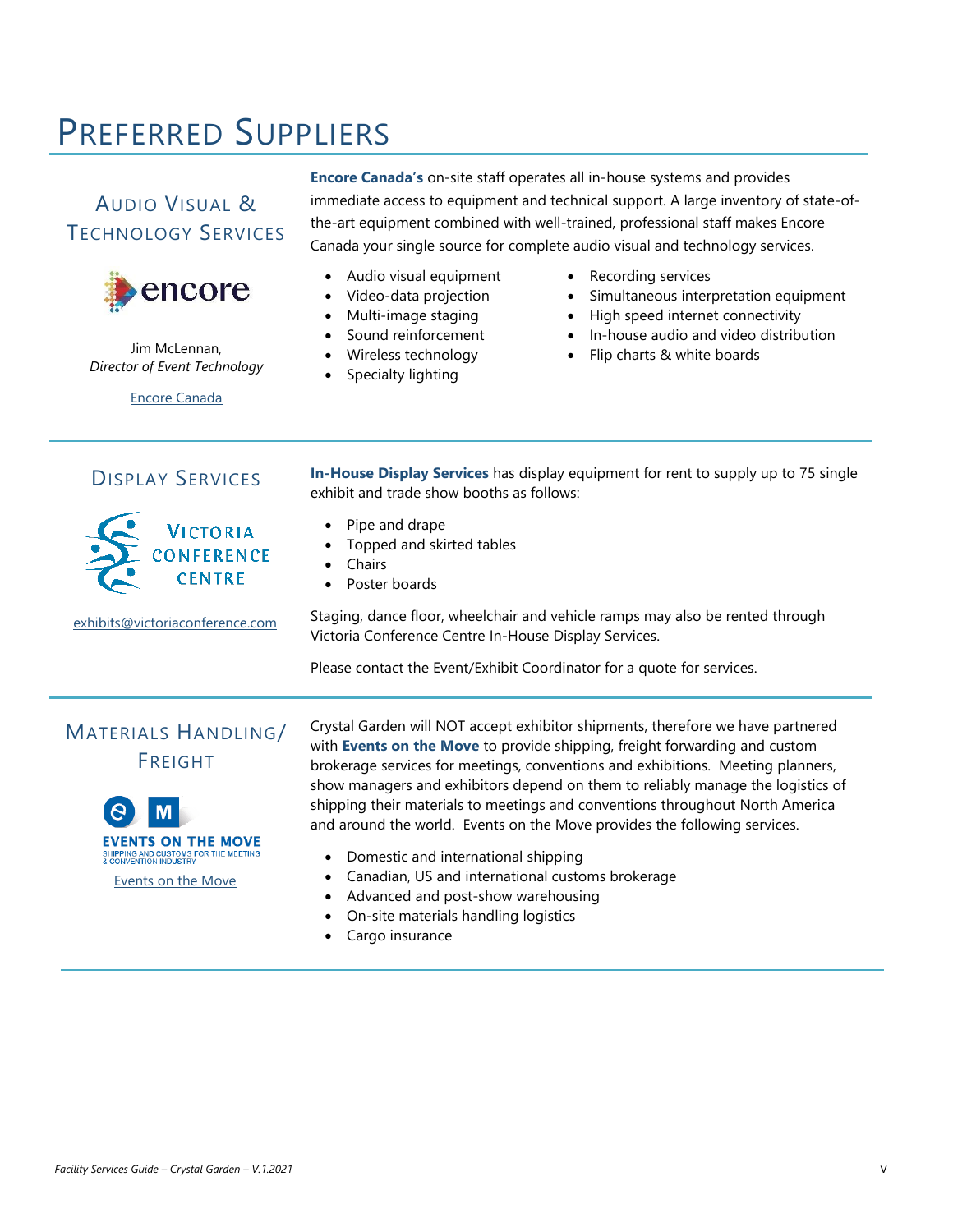#### <span id="page-5-0"></span>**1. What is the capacity of the Crystal Garden?**

Capacities of the Crystal Garden in a variety of configurations can be found in the section Floor Plans [and Room](#page-11-2)  [Capacities.](#page-11-2) [Capacities](https://www.tourismvictoria.com/meetings/victoria-conference-centre/facility/floor-plans-capacity) and 360 photos are also available on our website.

#### **2. Is Security required?**

For all events at the Crystal Garden a security guard is required, including exhibit/tradeshow move-in and move-outs. Arrangements will be made by your Event Manager and billed to your master account. Please see [Security](#page-21-1) for more information.

#### **3. Shipping and Deliveries – what do I need to know?**

We are unable to accept advance freight shipments for exhibitors or sponsors. Deliveries must be made during the scheduled move-in time and must be signed for by the exhibitor, show management or designated shipping supplier. For more information see [Deliveries & Shipping](#page-8-0).

#### **4. Loading Facilities – location of loading bays, elevator dimensions and time restrictions?**

There are 3 loading bays which are accessed via Humboldt St. west of Blanshard St. [\(load in map\)](https://www.tourismvictoria.com/meetings/victoria-conference-centre/media/forms-guidelines). Maximum truck length for each bay is 6.4m (21') long with a wheelbase of 2.6m (8.5') wide and a load capacity of 5 tons.

There are 2 elevators located at loading bay 1 and 2, which provides service to the upper and lower levels of Crystal Garden. One elevator is dedicated to freight, for large tradeshows and access to the 2<sup>nd</sup> elevator please contact your Event Manager. [See elevator dimensions.](#page-14-0)

Please note electric pallet jacks are not permitted in the freight elevators.

Loading and unloading at Crystal Garden is restricted to between 7:00am-10:00pm Monday-Saturday and 10:00am-10:00pm Sundays.

For more information, including elevator dimensions see [Loading Facilities.](#page-14-0)

#### **5. What time must events end at Crystal Garden? Are there any time restrictions move-in and move-outs?**

Crystal Garden has a building curfew of 12:00am. For events that run past 10:00pm amplified sound must be reduced to 65 dBC from the daytime limit of 70 dBC.

All move-in/outs must be completed by 10:00pm. For events that run past 10:00pm move-in/outs will need to occur the following day.

Please refer to the [City of Victoria Noise Bylaw](#page-15-1) for more information.

#### **6. As Crystal Garden has a glass ceiling, will this impact my lighting requirements?**

During daylight hours Crystal Garden is awash in natural light. Light for evening events on the lower level is provided by a series of up-lights and/or halogen fixtures. Track lighting is installed on the upper level. Lighting requirements will vary depending upon the nature of the event and Encore Canada can provide alternative lighting solutions.

Daytime projected visual presentations are not recommended.

#### **7. Is there a Services & Equipment price list?**

Please see [Services & Equipment Rates](#page-28-0) for services and equipment available for a fee.

#### **8. Where can I find Food & Beverage Pricing? Is food sampling at tradeshows permitted?**

The Fairmont Empress is the exclusive food & beverage provider for the Victoria Conference Centre and Crystal Garden. [Banquet Menus](https://empress.fairmontevents.com/view-menus/) are available online and for more information, including food sampling policies, please see the Food & [Beverage](#page-12-0) section.

#### **9. Does the rental of Crystal Garden include power?**

Power is not included in your function space rental. Please contact your Event Manager for more information or to obtain a quote for power requirements.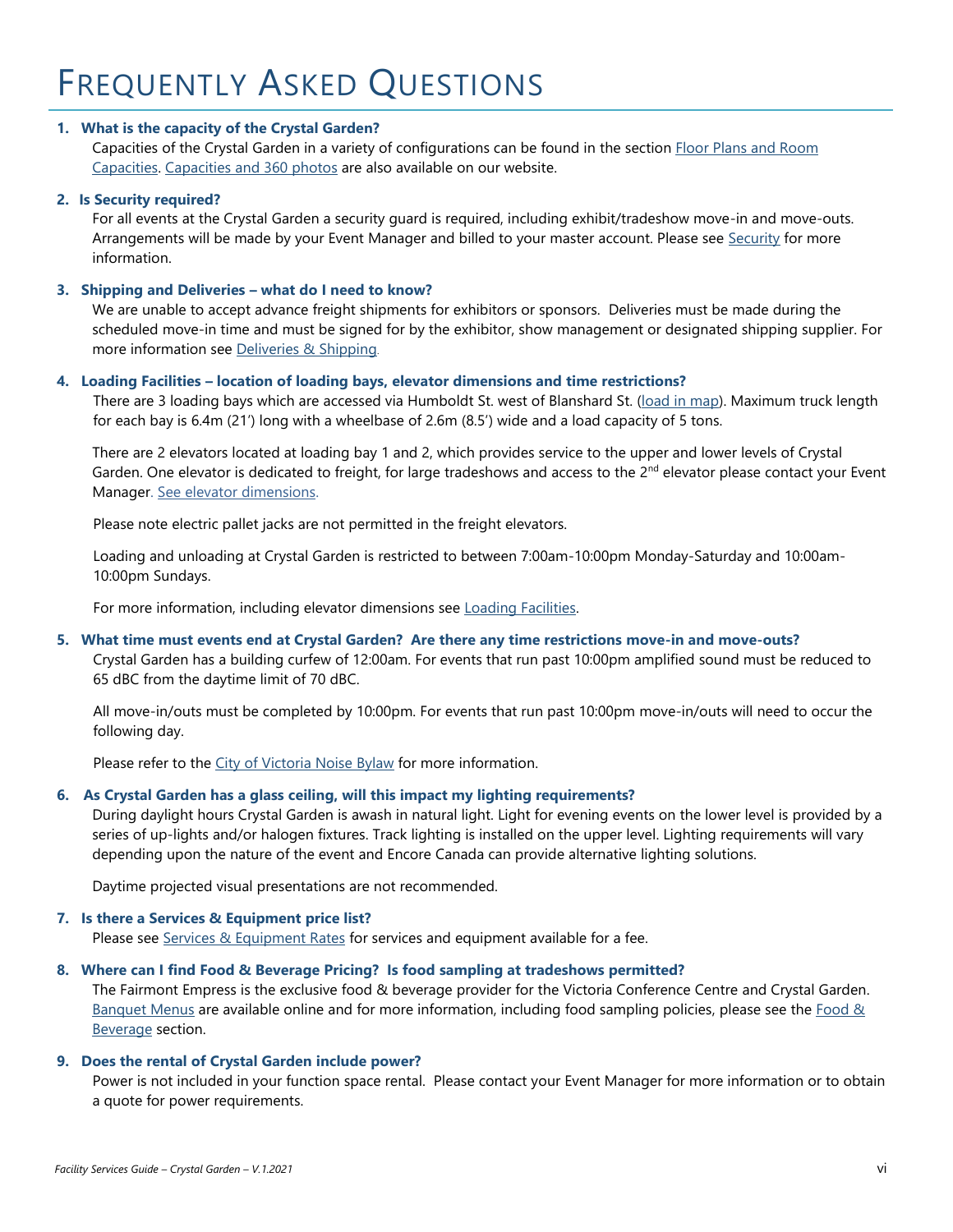# GENERAL INFORMATION

<span id="page-6-3"></span><span id="page-6-2"></span><span id="page-6-1"></span><span id="page-6-0"></span>

| <b>ACCESSIBILITY</b>                     | The Crystal Garden building is located on street level at 713 Douglas Street. There is one<br>passenger elevator that provides service to the upper and lower levels from the<br>registration area, located at the main entrance. This elevator may not to be used for<br>moving freight without permission.                                                                                                                                                                                                                                                     |
|------------------------------------------|------------------------------------------------------------------------------------------------------------------------------------------------------------------------------------------------------------------------------------------------------------------------------------------------------------------------------------------------------------------------------------------------------------------------------------------------------------------------------------------------------------------------------------------------------------------|
|                                          | All washrooms in this building are accessible to wheelchairs. Washrooms on the lower<br>level may be accessed via wheelchair lift.                                                                                                                                                                                                                                                                                                                                                                                                                               |
| ADVERTISING,<br>PUBLICITY &<br>PROMOTION | Advertising for your event may commence once a signed License Agreement has been<br>received and executed. Please provide a copy of all advertising materials featuring the<br>Crystal Garden or Victoria Conference Centre to your Event Manager for approval prior<br>to publishing.                                                                                                                                                                                                                                                                           |
|                                          | All promotional and marketing materials referring to the facility should read "Crystal<br>Garden" with no variations of the name to be used.                                                                                                                                                                                                                                                                                                                                                                                                                     |
|                                          | A selection of photos are available by registering for Destination Greater Victoria's online<br>image bank, including the Victoria Conference Centre logo and logotype, which are<br>trademark protected. Clients are invited to link www.victoriaconference.com to their<br>website for marketing purposes.                                                                                                                                                                                                                                                     |
|                                          | The Victoria Conference Centre lists all events on their website with event names and<br>dates unless otherwise indicated by the Client.                                                                                                                                                                                                                                                                                                                                                                                                                         |
| ANIMALS                                  | Certified guide/service dogs and dogs-in-training when accompanied by a certified dog<br>trainer are always permitted in the facility without prior authorization. For more<br>information on Provincial Legislation, including applying for certification for out of<br>province visitors, please visit - https://www2.gov.bc.ca/gov/content/justice/human-<br>rights/guide-and-service-dog. Therapy and emotional support animals, including dogs<br>are not eligible for provincial certification and prior authorization for building access is<br>required. |
|                                          | The use of animals in live performances is restricted by the City of Victoria Animal<br>Responsibility Bylaw No. 11-044 which states:                                                                                                                                                                                                                                                                                                                                                                                                                            |
|                                          | "A person must not operate or carry on a public show, exhibition, carnival or<br>performance in which animals are required to perform tricks, fight or otherwise<br>participate for the amusement or entertainment of an audience."                                                                                                                                                                                                                                                                                                                              |
|                                          | Animals that legitimately form an integral part of an exhibit or display which in no way<br>exploits an animal for profit or advantage, may be brought into the Victoria Conference<br>Centre with prior authorization from your Event Manager. Animals on display must be<br>kept on a leash or contained in a pen at all times.                                                                                                                                                                                                                                |
| <b>AUDIO VISUAL &amp;</b><br>RIGGING     | Encore Canada is the Victoria Conference Centre's preferred AV supplier, exclusive<br>operator of In-House AV Systems and exclusive provider of Internet Services and rigging.<br>For detailed information, including price quotes for your specific event requirements,<br>please contact the Encore Canada in-house representatives at (250) 361-1095.                                                                                                                                                                                                         |
|                                          | Crystal Garden has been fitted with a house sound system with patching capabilities.<br>Encore Canada can provide on-site technicians to set up and operate all equipment.                                                                                                                                                                                                                                                                                                                                                                                       |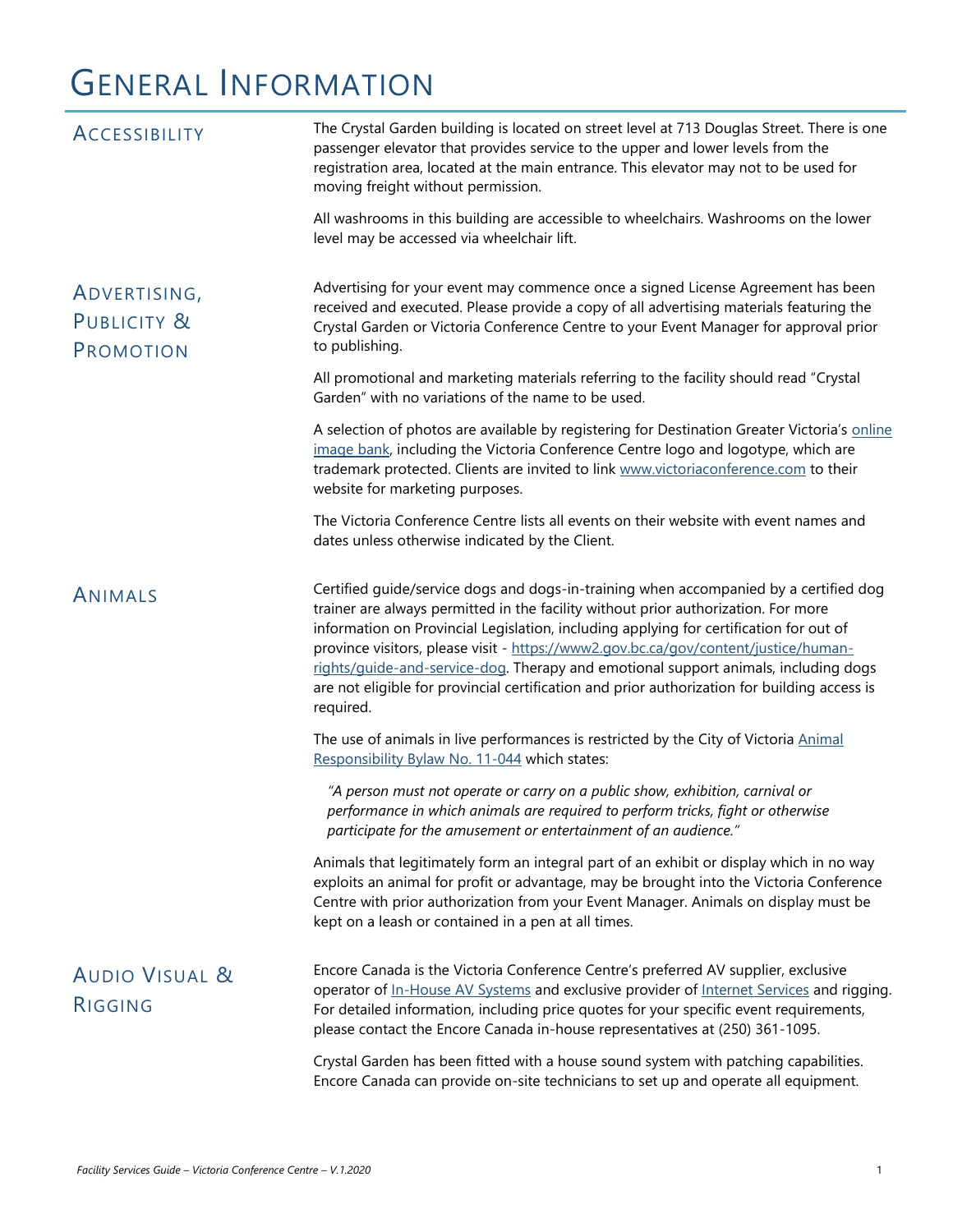<span id="page-7-3"></span><span id="page-7-2"></span><span id="page-7-1"></span><span id="page-7-0"></span>

|                                                    | NOTE: Visual Presentations are not recommended at Crystal Garden during<br>daylight hours due to a glass roof; natural light levels cannot be controlled.                                                                                                                                                                                                                                                                        |
|----------------------------------------------------|----------------------------------------------------------------------------------------------------------------------------------------------------------------------------------------------------------------------------------------------------------------------------------------------------------------------------------------------------------------------------------------------------------------------------------|
|                                                    | Rigging plans are available upon request from Encore Canada. All rigging plans must<br>be approved by Encore Canada one (1) week prior to the event date.                                                                                                                                                                                                                                                                        |
|                                                    | The ceilings are 22' at the highest point and 15'10" at the lowest point on the lower level;<br>ceiling height on the upper level is 8'5".                                                                                                                                                                                                                                                                                       |
| <b>COAT CHECK &amp;</b><br><b>HOSTING SERVICES</b> | Crystal Garden does not have a designated coat check area, however, any area may be<br>used as such. Mobile coat rack units are available free of charge and numbered coat<br>check tickets are available for purchase. Items left on coat racks are solely the<br>responsibility of the Client.                                                                                                                                 |
|                                                    | Personnel for coat check, hosts, registration assistants, etc. may be arranged through<br>your Event Manager. Personnel are billed at an hourly rate with a four hour minimum<br>shift requirement. Please ask your Event Manager for contact information for local<br>suppliers.                                                                                                                                                |
| <b>CUSTOMS &amp;</b>                               | For all customs-related enquiries please contact Events on the Move at 604.647.0130 or<br>online at http://eventsonthemove.levyshow.com/.                                                                                                                                                                                                                                                                                        |
| INTERNATIONAL<br><b>EVENTS</b>                     | Events with international delegates and exhibitors are required to be registered with the<br>Canada Border Services Agency.                                                                                                                                                                                                                                                                                                      |
| DAMAGE & REPAIRS                                   | Crystal Garden status with respect to fixtures and furnishings is formally documented on<br>a daily basis to ensure that the facility is clean and in good working condition. In the<br>event of damage to the above, the Client will be responsible for the cost of any repairs,<br>replacements or extraordinary cleaning. Please inform your Event Manager should you<br>notice damage prior to departing the Crystal Garden. |
| DÉCOR & BANNERS                                    | Clients are welcome to decorate the Crystal Garden. All décor, signs and banners, etc.,<br>must be treated with an approved chemical flame retardant or be inherently flame proof<br>and must be removed by the Client by the end of the contracted rental period. All<br>materials not removed in the time specified by the contract will be removed by the<br>Victoria Conference Centre at the expense of the Client.         |
|                                                    | Any décor that requires rigging from the ceiling infrastructure must be approved and<br>rigged by Encore Canada.                                                                                                                                                                                                                                                                                                                 |
|                                                    | Suppliers are required to bring their own tools, including ladders, required to build<br>décor.                                                                                                                                                                                                                                                                                                                                  |
|                                                    | <b>Adhesives</b><br>Masking tape or painters tape may be used. Posters, banners and other similar materials,<br>including floor stickers may be displayed in Crystal Garden with prior approval of your<br>Event Manager. Easels are also available for the display of items; subject to availability.                                                                                                                           |
|                                                    | Please use Nashua cloth or double-sided carpet tape to secure carpeting, floor tiles,<br>cables and other floor coverings.                                                                                                                                                                                                                                                                                                       |
|                                                    | Labour and materials fees for clean-up resulting from a non-adherence to this policy are<br>applicable.                                                                                                                                                                                                                                                                                                                          |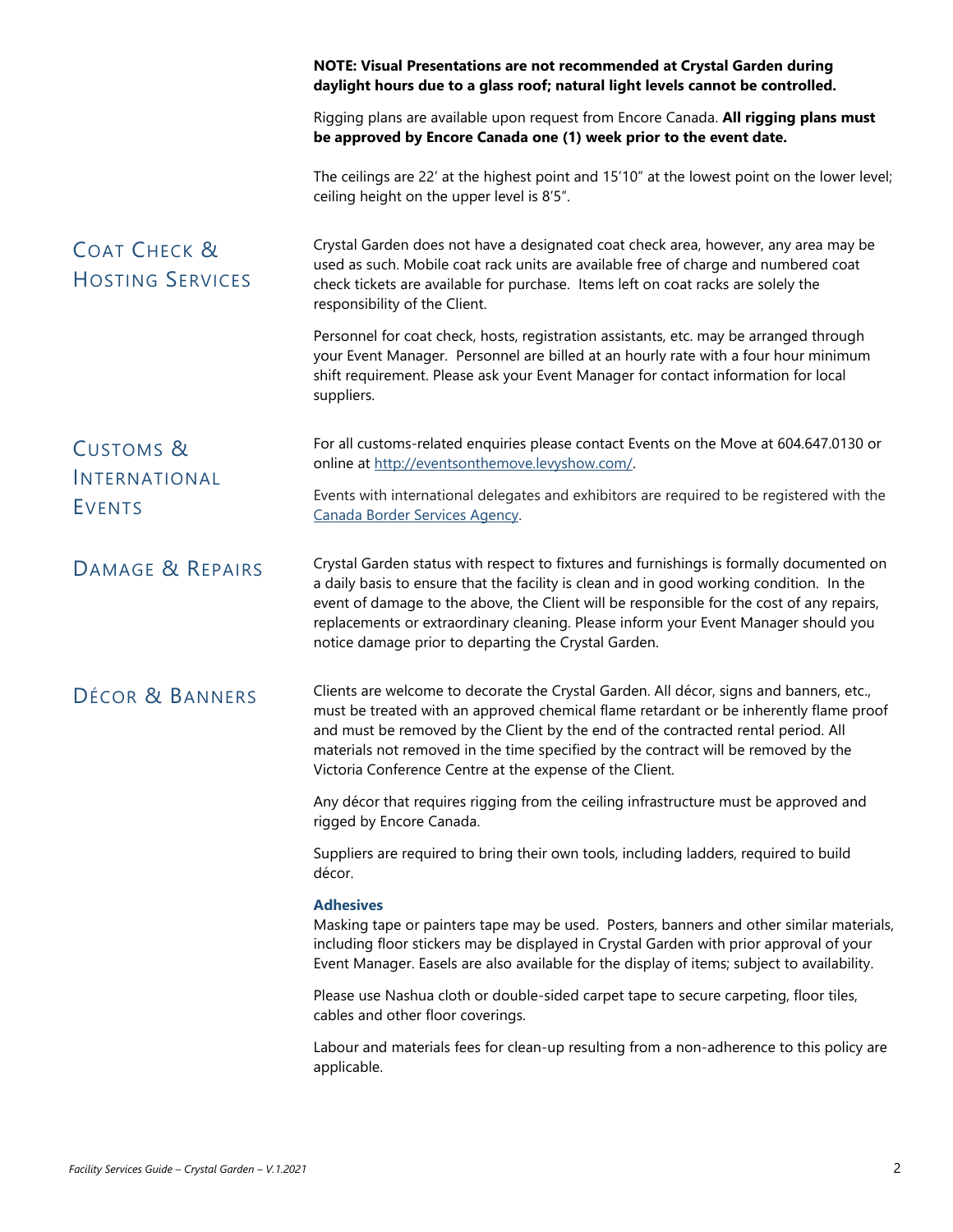# DÉCOR & BANNERS **CONTINUED**

#### **Balloons**

Regular and helium filled balloons and other inflatable props are permitted. Clients are required to sign the *Balloon Waiver* prior to conducting an event involving balloons. The waiver authorizes the Victoria Conference Centre to retrieve lost helium filled balloons, clean up balloon debris and remove balloons affixed to furniture, walls or ceilings at the Client's expense following the event if necessary.

#### **Bark Mulch**

If displays contain bark mulch, humus, or similar materials a protective coating of plastic or visqueen to protect the floor, carpet and all Victoria Conference Centre equipment must be used. Please contact your Event Manager if you require assistance. Curbing must be used to retain loose materials and to prevent leaks and water seepage. Labour charges will apply if extraneous cleanup is necessary.

#### **Banners**

The rigging of banners is an exclusive service of Encore Canada. This includes banners to be hung behind stages. Advance notice is required, please include the number of banners, size, weight, intended location and banner material when submitting requests.

#### **Confetti**

The use, display, or throwing of confetti or metallic glitter is prohibited. Labour and materials required for clean-up resulting from a non-adherence to this policy will be billed post event to the Client.

#### **Pyrotechnics & Fog Machines**

Pyrotechnics are not permitted. Only water-based fog machines are permitted.

# <span id="page-8-0"></span>DELIVERIES & SHIPPING

All deliveries, including Client materials and vendor/contractors deliveries should be discussed with your Event Manager for scheduling and loading dock access purposes.

#### **Flowers & Special Décor**

Deliveries of flowers and special decorations must be made during the scheduled movein and setup time of the event and will be stored in the contracted function space. Removal of these items must be scheduled with your Event Manager and take place prior to the contracted end date and time of the event.

#### **Exhibit Materials**

**Advance freight shipments for exhibitors, demonstrators or sponsors will NOT be accepted.** Deliveries attempted outside the scheduled move-in time for the tradeshow or exhibit will be refused and redirected to the designated display or shipping supplier. Show managers are responsible for sharing this information with exhibitors and arranging for a designated shipping supplier.

Deliveries attempted during the scheduled move-in for a trade show must be signed for by the exhibitor, show manager or designated shipping supplier. ALL material handling is the sole responsibility of the exhibitor, show manager or designated shipping supplier.

The Victoria Conference Centre recommends Events On The Move for your designated shipping supplier, 604.647.0130 or [www.eventsonthemove.com.](http://www.eventsonthemove.com/) Should materials arrive and no designated supplier has been assigned, these materials will be redirected to Events On The Move at the exhibitor's expense.

#### **Post-Event Shipping**

The Victoria Conference Centre is not equipped to ship materials on behalf of its Clients and cannot be held responsible for materials left after the scheduled move-out time for an event. These materials will be redirected, at the expense of the exhibitor, to the designated display or shipping supplier.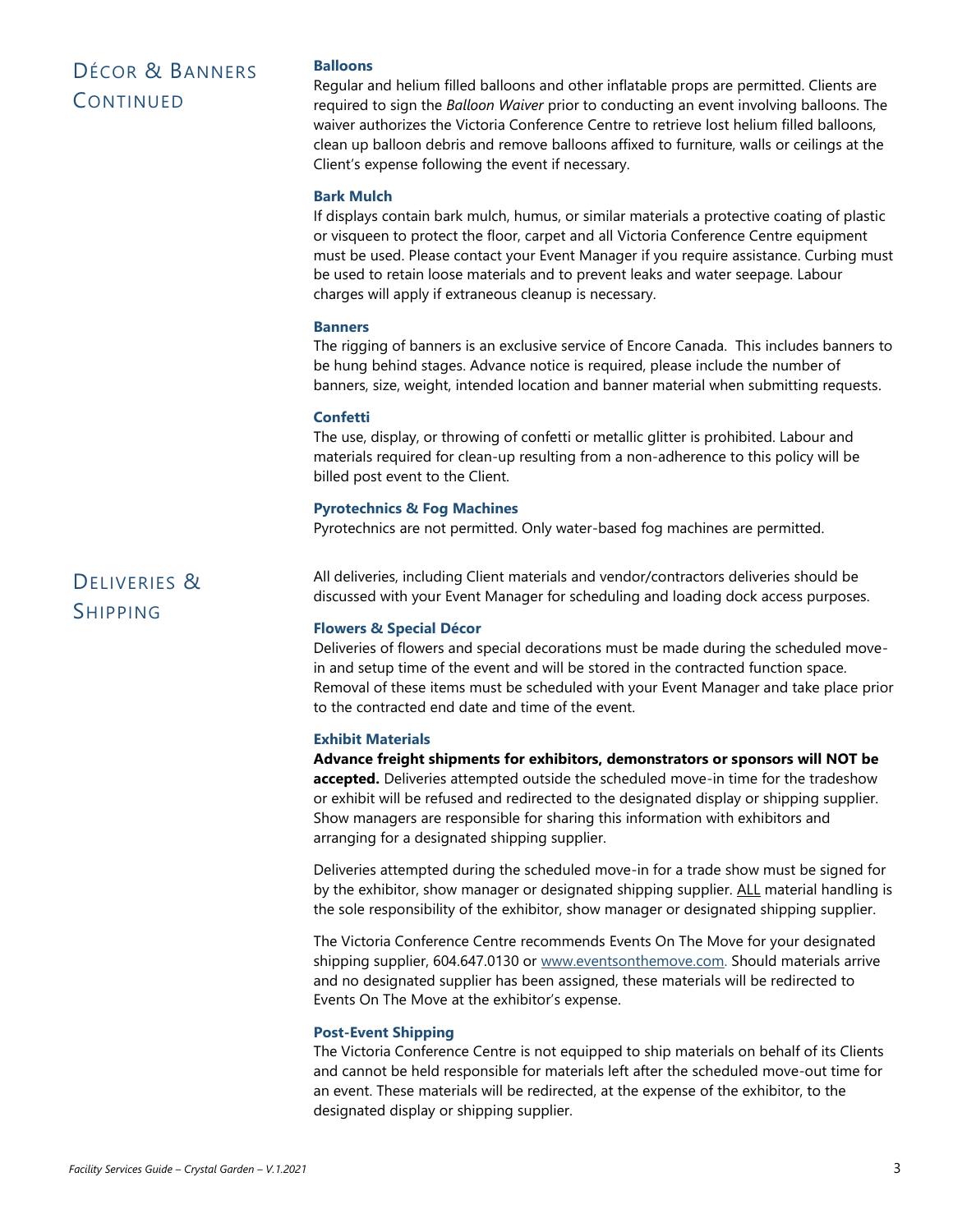<span id="page-9-4"></span><span id="page-9-3"></span><span id="page-9-2"></span><span id="page-9-1"></span><span id="page-9-0"></span>

|                                  | <b>Storage</b><br>Crystal Garden does not have storage space on site. Arrangements must be made with<br>the designated display or shipping supplier to have materials stored off-site.                                                                                                                                                                                       |
|----------------------------------|------------------------------------------------------------------------------------------------------------------------------------------------------------------------------------------------------------------------------------------------------------------------------------------------------------------------------------------------------------------------------|
| <b>DISPLAY SERVICES</b>          | The Victoria Conference Centre In-House Display Services Department has equipment for<br>rent for up to 75 single exhibit booths in Crystal Garden as follows:<br>Pipe & drape<br>$\bullet$<br>Poster boards<br>$\bullet$<br>Topped and skirted 6' and/or 8' tables<br>Chairs<br>Posterboards                                                                                |
|                                  | Customized order forms are available upon request for the following In-House Display<br>Services and rental equipment:<br><b>Electrical Order Form</b><br>$\bullet$<br><b>Exhibitor AV Request</b><br>٠<br>General Labour Service<br><b>Booth Cleaning</b><br>٠<br>Data Service Request<br>Shipping Instructions<br>٠<br>Events on the Move Shipping Package                 |
| <b>DRONES</b>                    | Drones are not permitted for use inside or outside the building based on the guidelines<br>published by the Ministry of Transport - www.tc.gc.ca/safetyfirst                                                                                                                                                                                                                 |
| <b>ELECTRICAL SERVICES</b>       | All electrical services are provided in-house by the Victoria Conference Centre. Only<br>Victoria Conference Centre electricians are authorized to connect or disconnect panels,<br>floor outlets, wall outlets and transformers. All electrical fixtures and fittings used must<br>be CSA approved.                                                                         |
|                                  | Please contact your Event Manager for more information and to obtain a price quote for<br>power requirements.                                                                                                                                                                                                                                                                |
| <b>ELEVATORS</b>                 | <b>Passenger Elevator</b><br>A passenger elevator is located in the registration area at the main entrance to the<br>building. This elevator services the upper and lower levels of Crystal Garden. This<br>elevator is not to be used for moving freight.                                                                                                                   |
|                                  | <b>Freight Elevators</b><br>Access to the freight elevators is via loading docks 1 and 2 at the east side of Crystal<br>Garden. For more information see Loading Facilities.                                                                                                                                                                                                 |
| EXHIBITS &<br><b>TRADE SHOWS</b> | <b>Exhibit Layout Diagrams</b><br>The Client must submit exhibit layout plans and a program for approval by your Event<br>Manager before distributing or publishing to exhibitors. Approval of layout and program<br>will ideally occur one year prior to the event. All floor plans must conform to the Victoria<br>Conference Centre Building and Fire Safety Regulations. |
|                                  | <b>Aisle Widths</b><br>Public Shows: minimum 8' wide<br>Trade Shows: minimum 6' wide                                                                                                                                                                                                                                                                                         |
|                                  | Door clearance must equal the width of the door with a clear aisle, as per standard<br>above, between a booth and a door. For information on Fire Safety Regulations.                                                                                                                                                                                                        |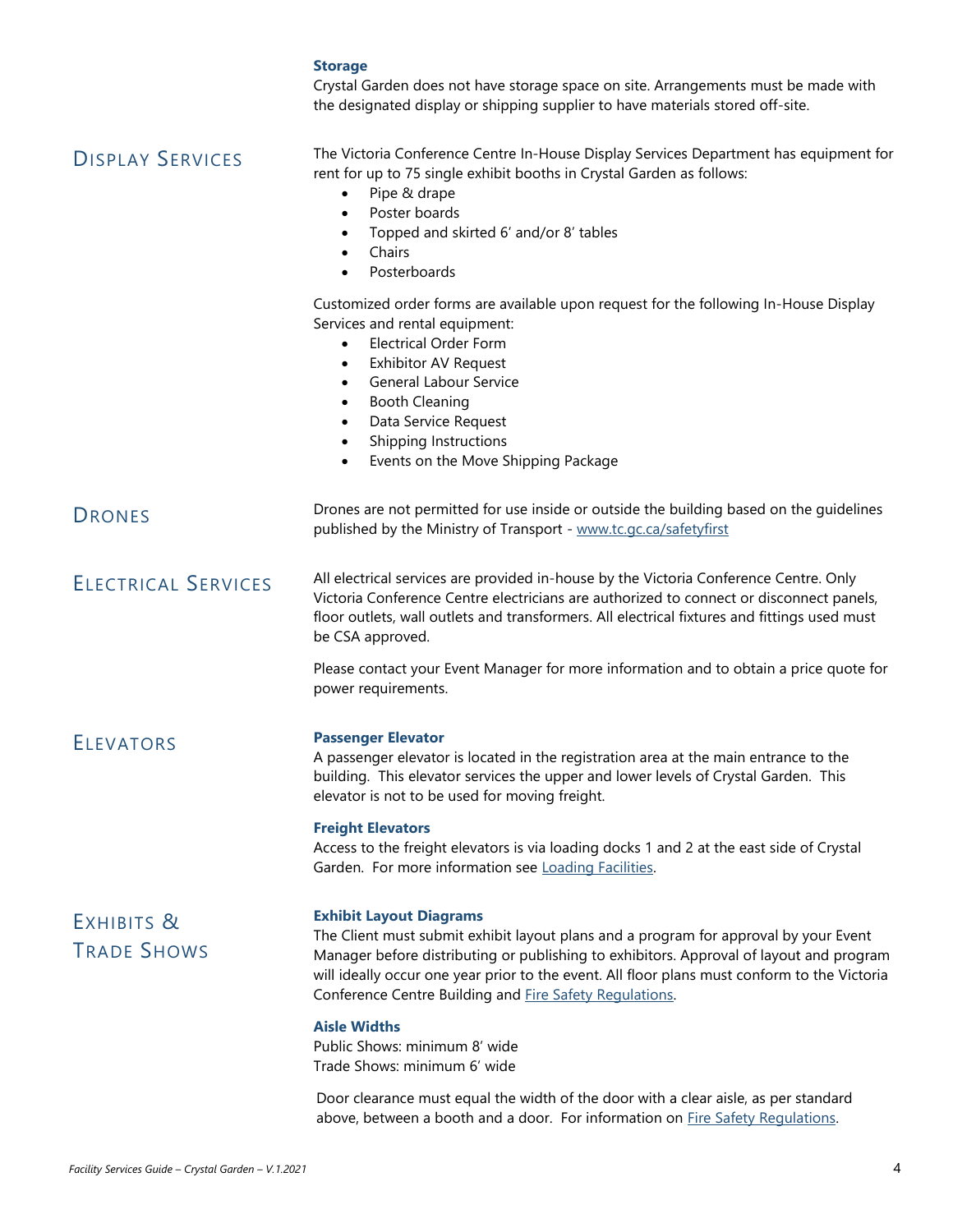# EXHIBITS & TRADE SHOWS **CONTINUED**

#### **Exhibit Space**

Exhibit areas are cleaned and cleared of all furniture in preparation for the scheduled move-in time. Furniture items required through Crystal Garden (such as food and beverage tables) will be installed in the exhibit area after the majority of display setup is complete. The Victoria Conference Centre does not permit the use of its Crystal Garden furnishings in exhibit booths or displays. **Exhibitors and display companies are not permitted to store any materials in Crystal Garden storage areas including pallets.**

Tents are not permitted inside Crystal Garden.

Vehicle display inside Crystal Garden cannot be accommodated due to the configuration of loading facilities.

#### **Floor Marking**

Double-sided tape may be used to secure floor coverings. To mark trade show booths please use Nashua cloth.

#### **Move-In**

**Advance freight shipments for exhibitors, demonstrators or sponsors will not be accepted.** See [Deliveries/Shipping](#page-8-0) for more information.

For information on Loading Facilities at Crystal Garden, click [here.](#page-14-0)

#### <span id="page-10-0"></span>**Security, Move-In & Move-Out –** also see [Security](#page-21-1)

- Events with an exhibit or trade show component must hire additional security to monitor the full period of the scheduled move-in/out. Your Event Manager will arrange and charges will be billed to the master account.
- No unauthorized vehicles may remain in the rear service yard after the scheduled move-in/out period; vehicles integral to a display or exhibit may be accommodated in the service yard with prior authorization from your Event Manager; fees will apply.
- **Clients with a large number of exhibitors are strongly encouraged to schedule staggered move-in and move-out times**.

#### **Move-Out**

Following an exhibition or trade show, In-House Display Services or the Client's designated display company shall remove all display furnishings, power equipment, booths, etc. in the times specified by your License Agreement. Exhibitors' materials left after a move-out will be removed and stored by the designated display or shipping supplier at the exhibitors' expense.

It is up to the show manager to arrange for a designated shipping supplier. The Victoria Conference Centre recommends Events On The Move for your designated shipping supplier, (604) 647-0130 or [www.eventsonthemove.com.](http://www.eventsonthemove.com/) Should materials arrive and no designated supplier has been assigned, these materials will be redirected to Events On The Move at the exhibitor's expense.

#### **Pallets, Recycling and Garbage Removal**

Pallets may not be stored at Crystal Garden and for any pallets left post event there will be a recycling fee. See [Recycling & Garbage Removal](#page-12-2) for more information.

#### **Exhibit Booth Water Service**

There is no water service available for exhibits and trade shows at Crystal Garden.

#### **Trade Show Services**

The provision of electrical services is an exclusive service to the Victoria Conference Centre. Please contact the [Event/Exhibit Coordinator](mailto:exhibits@victoriaconference.com) for more information on electrical services.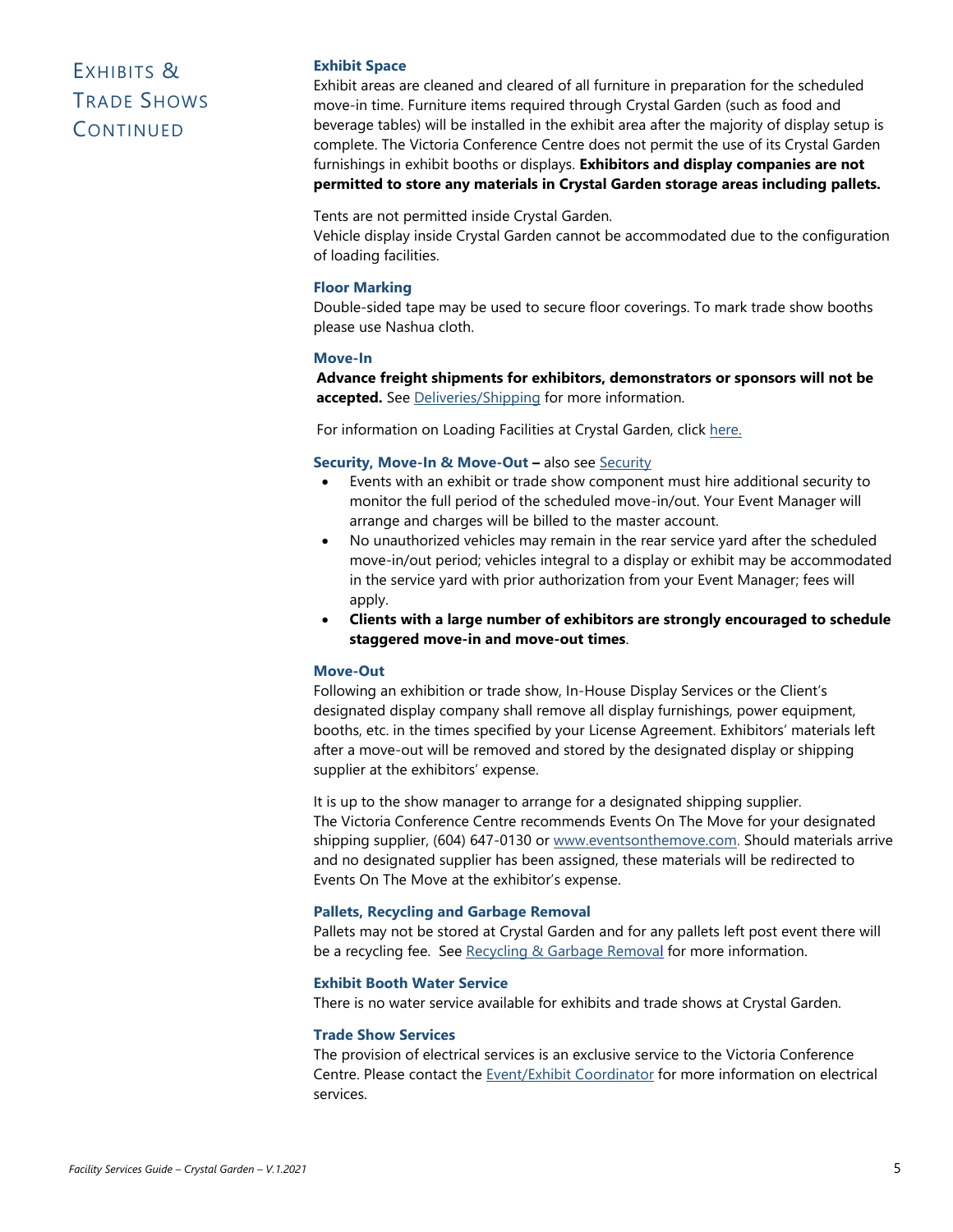<span id="page-11-2"></span><span id="page-11-1"></span><span id="page-11-0"></span>

|                                         | Services rendered (which are inclusive to the rental fee) by the Victoria Conference<br>Centre at trade shows includes the use of facility carts or dollies on-site by exhibitors for<br>refuse removal as follows:<br>Large garbage containers placed during setup/move-in and tear-down/move-out<br>$\bullet$<br>for trade shows.<br>Large garbage bins installed during trade shows and monitored throughout event.<br>$\bullet$ |
|-----------------------------------------|-------------------------------------------------------------------------------------------------------------------------------------------------------------------------------------------------------------------------------------------------------------------------------------------------------------------------------------------------------------------------------------------------------------------------------------|
| <b>FIRST NATIONS</b>                    | The City of Victoria is located on the homelands of the Songhees and Esquimalt People.                                                                                                                                                                                                                                                                                                                                              |
| ACKNOWLEDGEMENT                         | The City of Victoria is committed to Reconciliation with the Esquimalt and Songhees<br>Nations. The City is also committed to stewarding the health of the land in which our<br>residents work, play and live.                                                                                                                                                                                                                      |
|                                         | This acknowledgement recognizes the long history of the Lekwungen People and their<br>relationship to this land. It recognizes the cultural and sacred significance of this<br>environment to the Lekwungen People, which they have stewarded for thousands of<br>years. Further, it acknowledges the importance of the future of this land to the Songhees<br>and Esquimalt People.                                                |
| <b>FLOOR LOADS</b>                      | The Crystal Garden floors are carpeted, with the exception of the upper level south which<br>is wood flooring.                                                                                                                                                                                                                                                                                                                      |
|                                         | Load Capacities are as follows:<br>Crystal Garden Main Floor - 610.303 kg/m <sup>2</sup> (125 lb/ft <sup>2</sup> ) or item under 3000 lb.<br>Upper Floor - 493 kg/m <sup>2</sup> (100 lb/ft <sup>2</sup> ) or item under 2000 lb.                                                                                                                                                                                                   |
| <b>FLOOR PLANS</b><br>& ROOM CAPACITIES | The main entrance, open only during scheduled events, is located at 713 Douglas Street<br>and features a 1,172 ft <sup>2</sup> (108 m <sup>2</sup> ) foyer with a permanent registration desk and passenger<br>elevator service to the upper and lower levels.                                                                                                                                                                      |
|                                         | Physical features include a glass roof and a multi-level open-air design with 22' ceilings<br>at the highest point and 15'10" at the lowest point on the lower level; ceiling height on<br>the upper level is 8'5".                                                                                                                                                                                                                 |
|                                         | Function room capacities will vary depending on the set-up style, audio visual<br>requirements, stage size, etc. The City of Victoria, Building Inspection Division, governs<br>the maximum capacities for function spaces at Crystal Garden. Event floor plans are<br>subject to approval from the City of Victoria, Fire Prevention Division.                                                                                     |
|                                         | Floor plans generated by outside suppliers and floor plans of exhibit halls must be<br>approved by your Event Manager prior to being published.                                                                                                                                                                                                                                                                                     |
|                                         | Capacity charts and 360 photos are available on our website.                                                                                                                                                                                                                                                                                                                                                                        |
|                                         | Please contact your Event Manager for customized floor plans for your event.                                                                                                                                                                                                                                                                                                                                                        |
|                                         | <b>Room Setups</b><br>Tables and chairs are provided in pre-determined configurations (with the exception of<br>display tables). Labour charges will be incurred if the setup of a function space will<br>change once or more throughout the day.                                                                                                                                                                                   |
|                                         | <b>Outside Supplier Floor Plans</b><br>As outlined in the Outside Supplier Agreement (Schedule C of the License Agreement), if<br>using an outside supplier the Client must submit floor plans and production rigging<br>plans to the Event Manager for advance approval. All floor plans must be to scale,<br>include event name, date and location. Entrances and exits must be marked, aisles and                                |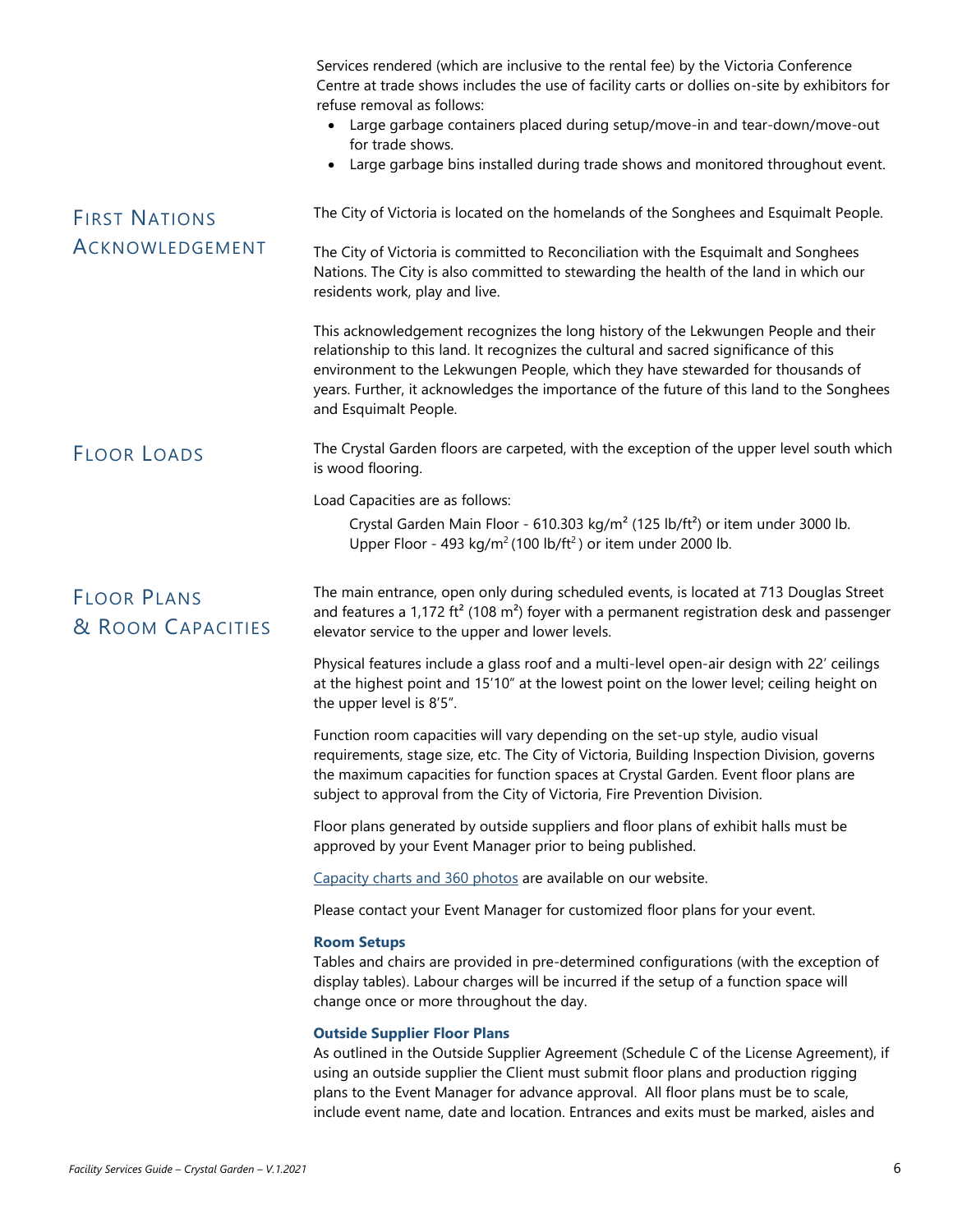aisle widths, AV storage areas (if applicable), food service areas, dimensions of booths/ displays staging and other special items must be clearly identified.

#### **Exhibit Layout Diagrams**

Please see **Exhibits & Trade Shows** for more information.

#### **Rigging**

Rigging is an exclusive service provided by Encore Canada. Please see [Audio Visual & Rigging](#page-6-3) for more information.

### <span id="page-12-0"></span>FOOD & BEVERAGE **Menus & Pricing**

Catering is an exclusive service provided by the Fairmont Empress; [banquet menus](https://empress.fairmontevents.com/view-menus/) are available online. A catering representative from the Fairmont Empress will work directly with Clients to coordinate all food and beverage requirements.

#### **Food & Beverage Sampling**

Sampling is generally not permitted. Exceptions may be granted for trade shows or conventions that are directly related to the food & beverage industry. Approval must be received from your Event Manager and the Sample Food and/or Beverage Distribution Request form must be completed.

All sampling is subject to compliance with accepted standards of health and sanitation. It is the responsibility of the Client/exhibitor to comply with all local health and safety regulations. For information on alcohol sampling, se[e Liquor Sampling.](#page-25-0)

#### **Cash Food Concessions**

Concessions or cash food sales may be arranged through your catering representative at the Fairmont Empress. A minimum sales guarantee will be required.

# <span id="page-12-1"></span>HIGH SCHOOL GRADUATIONS

The Victoria Conference Centre high school graduation policy is part of the License Agreement and must be signed by an authorized representative of the high school. The policy is summarized below:

- Victoria Conference Centre security will be scheduled for the duration of the event to be present at the reception, dinner & dance. The cost will be charged to the Client.
- Dinner & dance events may be scheduled until 12:00 am. In accordance with the Good Neighbour Understanding & City of Victoria noise by-laws, the Victoria Conference Centre reserves the right to adjust the volume of the DJ or band as required.
- No alcohol is to be ordered by, served to, or consumed by any minors on Victoria Conference Centre & Crystal Garden or the Fairmont Empress property, including the on-site parkade and surrounding gardens.

Non-compliance with the policy, in part or in whole, may result in the Victoria Conference Centre refusing any future booking requests from the school.

# <span id="page-12-2"></span>HOUSEKEEPING, GARBAGE REMOVAL & RECYCLING

Housekeeping will ensure that all public areas and washrooms are cleaned and maintained throughout your event. [NanoSeptic® Continuously Self-Cleaning Surfaces](https://www.nanoseptic.com/nanoseptic-self-cleaning/learn-about-nanoseptic-self-cleaning-surfaces) are used on high touch surfaces to work 24/7 continually oxidizing organic compounds.

Please inform your Event Manager a minimum of one (1) month in advance if you require additional or continuous cleaning services. Additional charges may apply depending upon the extent of your requirements.

#### **Trade Show / Exhibit Area Cleaning Services**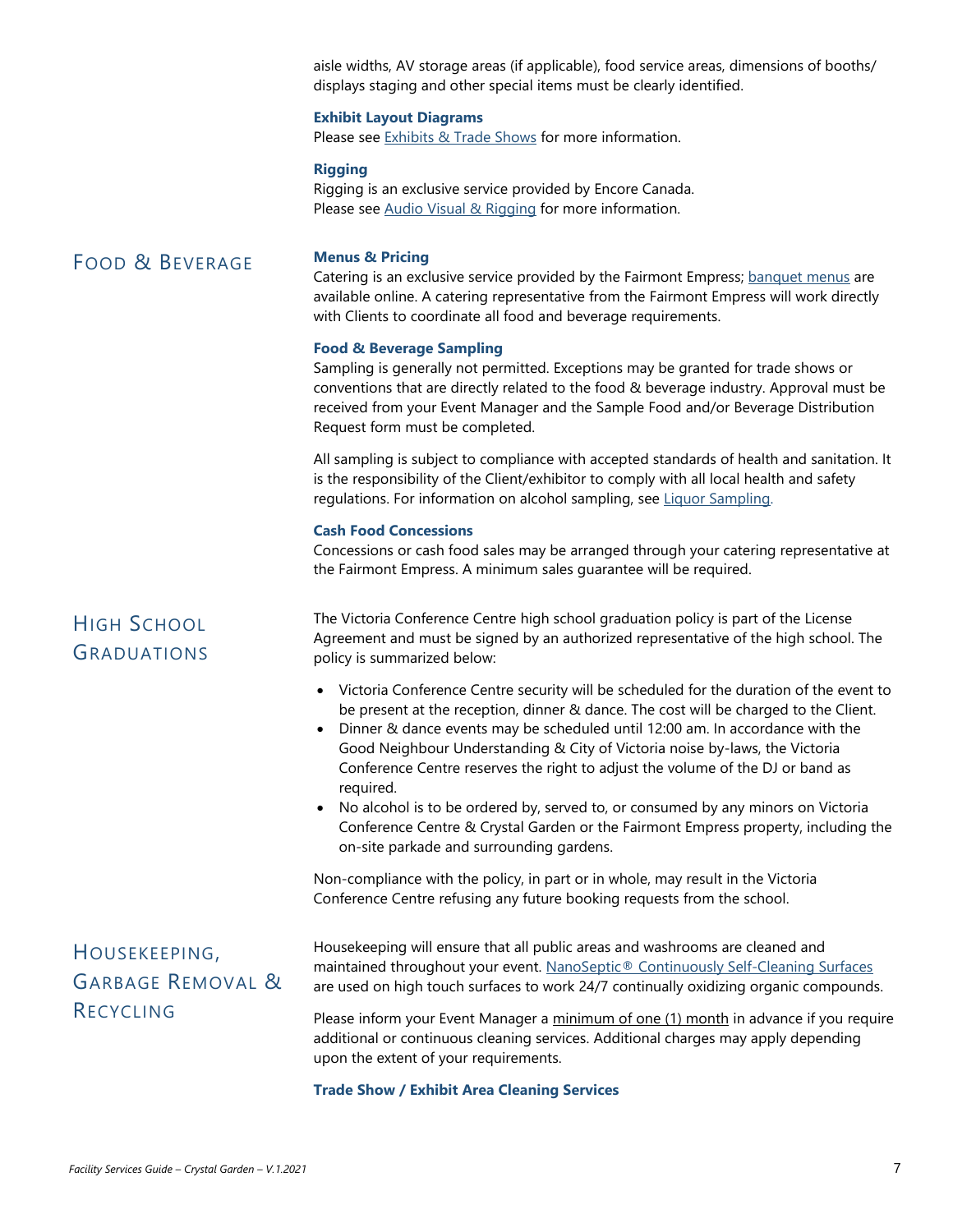Daily aisle cleaning and removal of refuse from the show area prior to the scheduled start of the event and at the end of each event day is included. Please follow these guidelines:

- Prior to the start of the trade show, all waste materials are to be placed in plastic bags inside the large waste containers provided.
- All cardboard boxes are to be broken down and placed in front of the booth.

Housekeeping will not provide cleaning services inside the exhibitors' booths, including individual booth garbage and recycling pickup. Exhibitors must order booth cleaning services prior to the event with In-House Display Services, this is an exclusive service.

Post-show cleanup will be assessed following the move-out; extraordinary cleaning (including the cost of removal of pallets, refuse or recyclable items) will be billed for. **Garbage Removal**

The Victoria Conference Centre requests assistance in identifying events which are likely to produce extraordinary cleaning requirements. Exhibitions involving food & beverage samples or theme events using trees, bark mulch or plants are examples. Your Event Manager will assess your event's cleaning needs and advise you of applicable charges for event cleanup.

Housekeeping provides complimentary refuse removal as follows:

- Large garbage containers placed during setup/move-in and tear-down/ move-out for trade shows; removed during show time.
- Large garbage bins installed during trade shows and monitored throughout event.

#### **Recycling**

The Victoria Conference Centre recycles cardboard, aluminum, plastics, glass, paper, newsprint, organics, batteries and printer cartridges. A recycling fee will be charged if there is excessive debris removed during an event or during move-in/ move-out of an event or trade show. Pallets will be recycled for a fee of \$10 each.

# <span id="page-13-0"></span>INTERNET & COMMUNICATIONS

#### **Internet**

Wired and wireless internet is available in Crystal Garden. These services are provided exclusively by Encore Canada. **Wireless routers are not permitted without approval from Encore Canada, service fees may apply.**

Wireless internet can also be ordered onsite via the automated high speed wireless network using a credit card, with no need to book in advance. Each wireless connection is charged per day. All one day connections expire at midnight of the day ordered; multiday connections expire at midnight of the last day ordered.

#### **Communications**

Telephone and fax lines can be installed to any area within the Crystal Garden. Please contact your Event Manager to make arrangements for the use of any of these telecommunication services. **Three (3) weeks advance notice required.**

Satellite dishes may not be set up on the roof of Crystal Garden, however there are locations for mobile satellite dishes (with wheeled trailer) behind the NE corner of the building.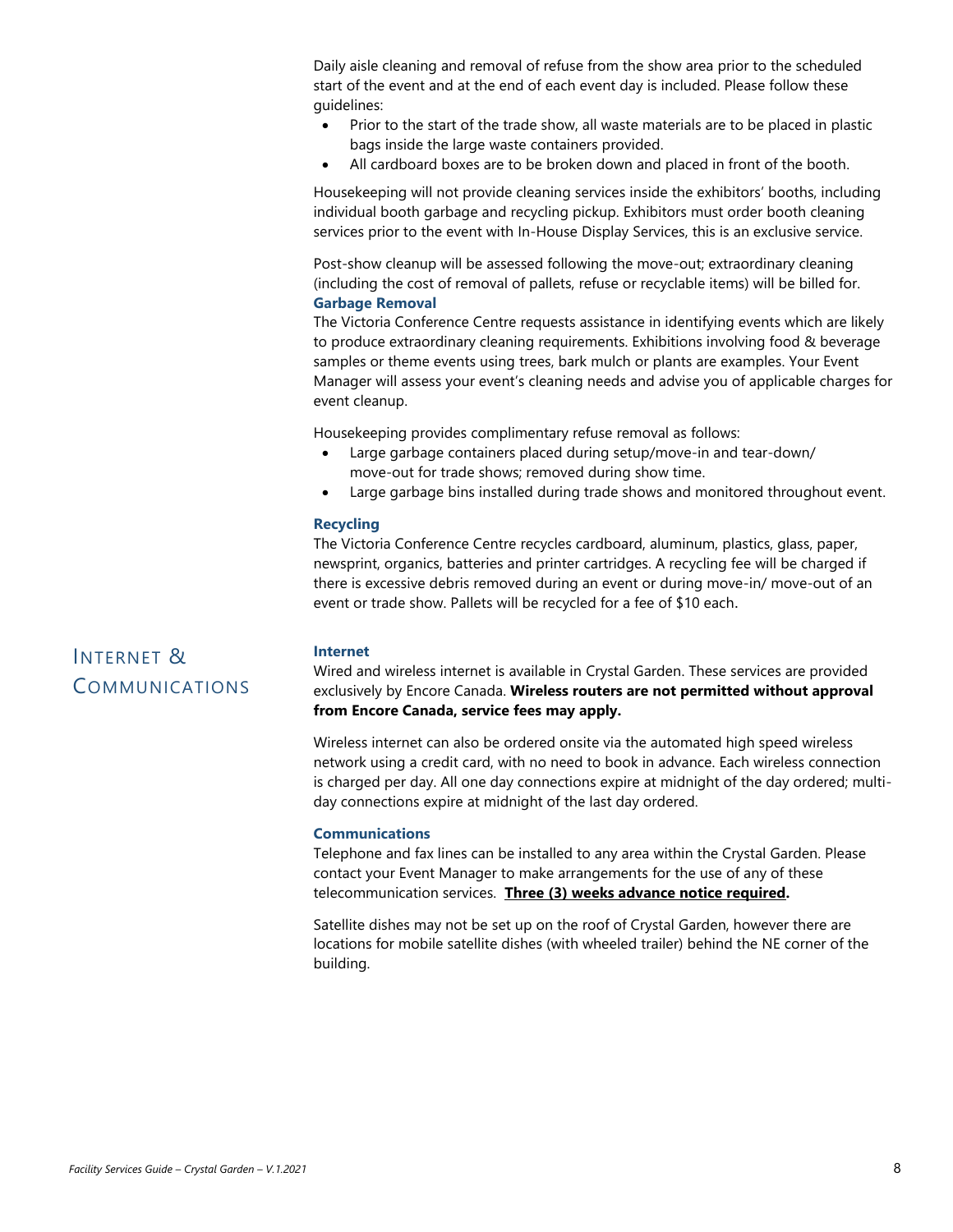<span id="page-14-2"></span><span id="page-14-1"></span>

| <b>INVOICE/ ACCOUNTING</b> | Accounting for all events at Crystal Garden is processed by the Victoria Conference<br>Centre Administration Office.                                                                                                                                                                                                                                                                                                                  |
|----------------------------|---------------------------------------------------------------------------------------------------------------------------------------------------------------------------------------------------------------------------------------------------------------------------------------------------------------------------------------------------------------------------------------------------------------------------------------|
|                            | Final event billing to the Client, which includes the charges from Victoria Conference<br>Centre service suppliers, is normally completed within ten (10) business days following<br>the end of an event. The net balance is due thirty (30) days after receipt of the final<br>invoice.                                                                                                                                              |
|                            | For some single day events, service orders and event billing will be projected and all<br>anticipated costs will be requested prior to the event. Please contact your Event Manager<br>for more information.                                                                                                                                                                                                                          |
| LIGHTING                   | During daylight hours Crystal Garden is awash with natural light. Lighting for evening<br>events on the lower level is provided by a series of up-lights and/or halogen fixtures.<br>Track lighting is installed on the upper level. Lighting requirements vary depending upon<br>the nature of the event; Encore Canada can provide alternate lighting solutions.<br>Visual presentations are not recommended during daylight hours. |
| <b>LOADING FACILITIES</b>  | The rear service yard and loading facilities for Crystal Garden are accessed via Humboldt<br>St. west of Blanshard St. (load-in map).                                                                                                                                                                                                                                                                                                 |
|                            | Maximum truck length for each bay is 6.4m (21') long with wheelbase of 2.6m (8.5')<br>wide and load capacity of 5 tons.                                                                                                                                                                                                                                                                                                               |
|                            | Loading and unloading is restricted to:<br>7:00am - 10:00pm Monday - Saturday<br>$\bullet$<br>10:00am - 10:00pm Sundays and Statutory Holidays                                                                                                                                                                                                                                                                                        |

#### <span id="page-14-0"></span>**This rule is strictly enforced.**

#### **Loading Bays**

There are three (3) uncovered loading bays. There are two (2) elevators located at loading bay 1 and 2, which provides service to the upper and lower levels of Crystal Garden. One elevator is dedicated to freight, for large tradeshows and access to the second elevator please contact your Event Manager.

Loading bay 3 provides access to the lower level only with hydraulic freight lift located in the northwest corner of the lower level. Lift dimensions are 94" L x 71" W x 75" H with a maximum load capacity of 5,000 lb (2,270 kg).

Loading bay door openings are 7'11.5" H x 7'11.5" W.

#### **Freight Elevators**

Freight elevator dimensions for loading bay 1 and 2 are:

- Floor dimensions 9' L x 5' W x 7' H
- Maximum load capacity is 5,004 lb (2,270 kg)

The doors leading from the loading dock onto the show floors on the upper and lower levels measure 4'W x 7'H.

There are no electric pallet jacks permitted in the freight elevator.

Due to the limited amount of space in the rear service yard, **Clients with large numbers of exhibitors are strongly encouraged to schedule staggered move-in and moveout times for their exhibitors**. No unauthorized vehicles may remain in the rear service yard after the scheduled move-in or move-out period.

The City of Victoria has an Idling Control Bylaw. Trucks are asked to turn off their engines while in the loading dock and service yard area.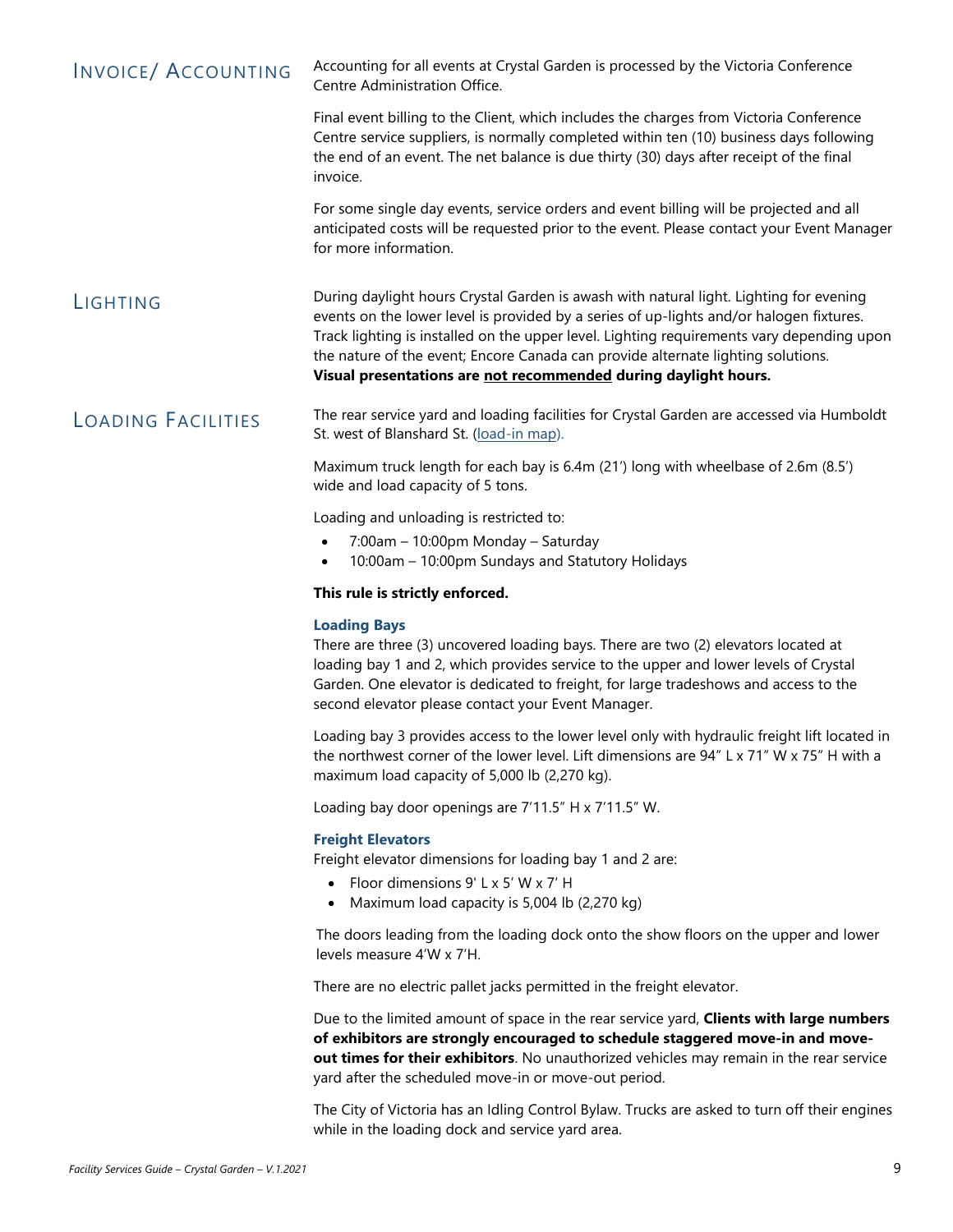## <span id="page-15-0"></span>MATERIAL MOVING EQUIPMENT

Equipment available includes:

- Hand pallet jack
- Electric pallet jack *– not permitted in Crystal Garden freight elevators*
- Platform lift (scissor lift) load capacity 500 lb., operated exclusively by Encore Canada
- Dollies and carts of varying size

Arrangements for equipment and operators must be made through your Event Manager. Labour charges for services rendered will be applied to the final invoice for your event.

# <span id="page-15-1"></span>NOISE BYLAW & BUILDING CURFEW

The Victoria Conference Centre reserves the right to reduce the volume of amplified speech, live band or DJ music at any time during an event in keeping with the City of Victoria Noise Bylaw (Bylaw No. 03-12) which states that it is prohibited to allow noise from an amplified source to exceed the limit of 70 dBC during the daytime and 65 dBC during the night time.

#### **Daytime, under the Bylaw, is defined as 7:00am – 10:00pm Monday – Saturday and 10:00am – 10:00pm on Sundays and Statutory Holidays.**

#### **The Crystal Garden building curfew is 12:00am.**

Motorized vehicles left idling for more than three (3) minutes in one place are considered to be in contravention of the Noise Bylaw, therefore exhibitors and show managers are asked to turn truck engines off while parked for loading and unloading in designated areas of the Crystal Garden.

The Victoria Conference Centre does not accept responsibility for fines incurred as a result of contravention of the City of Victoria Noise Bylaw. Please ask your Event Manager should you have questions pertaining to the Noise Bylaw.

### <span id="page-15-2"></span>PARKING **Parkade**

Robbins Parking Service Ltd. operates the Victoria Conference Centre parkade. There are 309 parking spaces on two underground levels; vehicle height restriction is 6'2".

Location: 720 Douglas Street. Access is via both elevators & stairs from Levels 1 & 2 of the Victoria Conference Centre & Fairmont Empress

Hours: 6:00am – 12:00am, Sunday – Saturday. Vehicles may be left overnight; after hours vehicle exit only, no re-entry

Please contact your Event Manager on how to arrange for daily parking charges to your master account. Please refer to [Service & Equipment Rates](#page-28-0) for parking rates.

#### **Off-site Large Truck and Bus Parking**

Temporary parking for buses only during passenger drop off and pick up is available in the Douglas Street layby. Long-term off-site bus and truck parking is available in the Robbins parking lot at Ogden Point, located at 95 Dallas Road. Buses and oversize trucks are welcome to use as many parking spots as necessary and will be required to pay accordingly.

#### **Rear Service Yard Parking**

There is no Client, delegate or exhibitor vehicles permitted to be parked in the rear service yard other than during move-in or move-out periods.

#### **Additional Parking**

Metered parking spaces are available along Douglas and Humboldt Streets. Visit the [City of Victoria](http://www.victoria.ca/EN/main/residents/parking.html) or [Robbins Parking](http://robbinsparking.com/parking-locator/) websites to find additional parking facilities.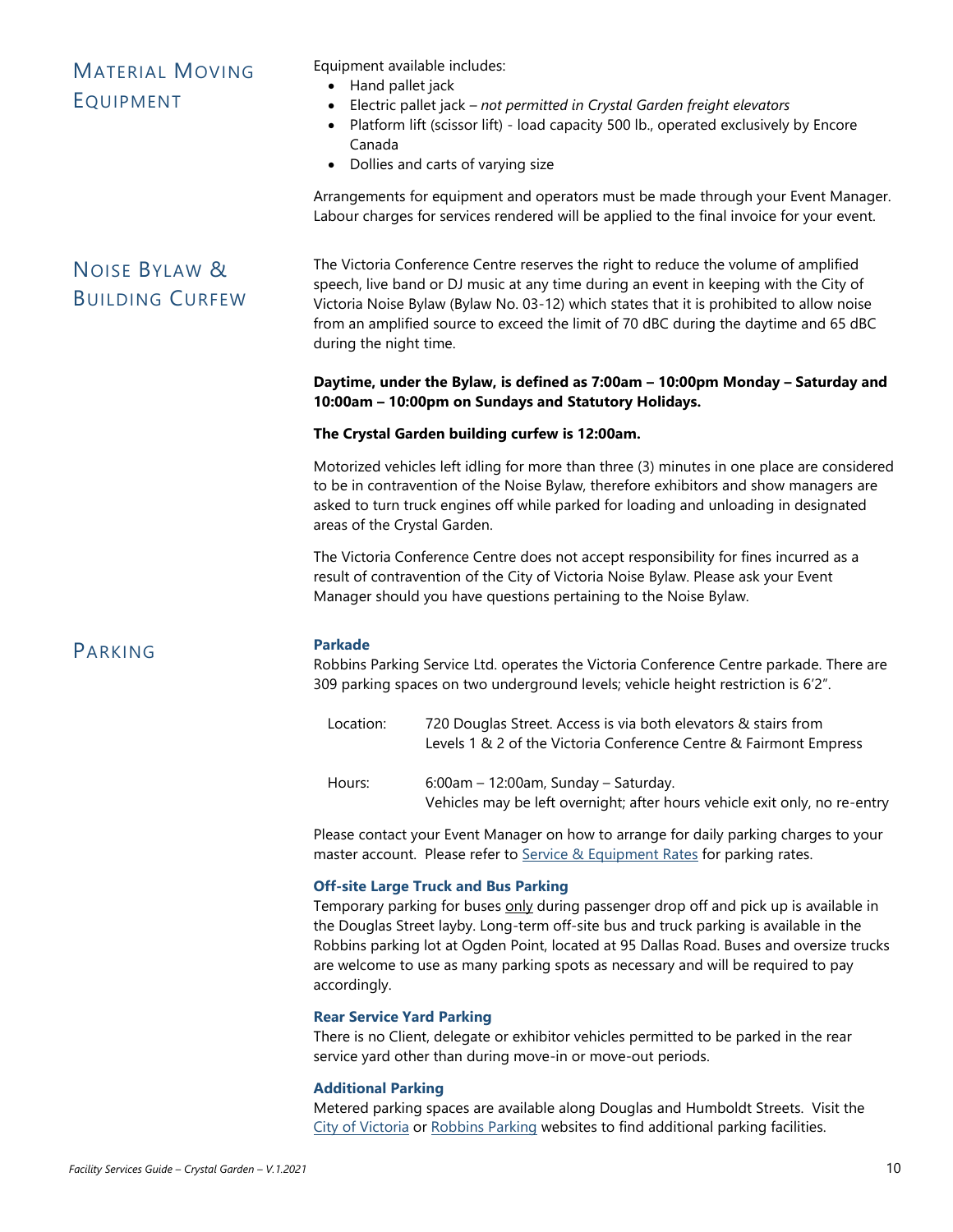## <span id="page-16-0"></span>SOCAN & RE: SOUND FEES (ENTANDEM)

Entandem - A Re:Sound and SOCAN Company charge a license fee for events with live or recorded music. The fees are based on maximum room capacity and not on the number of delegates attending the event.

| <b>Room Capacity With dancing</b> |          |                | <b>Room Capacity Without dancing</b> |
|-----------------------------------|----------|----------------|--------------------------------------|
| 1-100 quests                      | \$59.64  | $1-100$ quests | \$29.81                              |
| 101-300 quests                    | \$85.80  | 101-300 quests | \$42.86                              |
| 301-500 quests                    | \$178.90 | 301-500 quests | \$89.45                              |
| $500+$ quests                     | \$253.45 | $500+$ quests  | \$126.73                             |

<span id="page-16-1"></span>STATUTORY HOLIDAYS Additional [labour fees](#page-28-0) will apply for events scheduled on statutory holidays for Client Services, Fairmont Empress banquet staff, Housekeeping, Security and Encore Canada:

| New Years Day     | January 1st                         |
|-------------------|-------------------------------------|
| <b>Family Day</b> | 3 <sup>rd</sup> Monday in February  |
| Good Friday       | Friday before Easter Sunday         |
| Easter Monday     | Monday after Easter Sunday          |
| Victoria Day      | Monday before May 25 <sup>th</sup>  |
| Canada Day        | July 1st                            |
| BC Day            | 1 <sup>st</sup> Monday in August    |
| Labour Day        | 1 <sup>st</sup> Monday in September |
| Thanksgiving Day  | 2 <sup>nd</sup> Monday in October   |
| Remembrance Day   | November 11 <sup>th</sup>           |
| Christmas Day     | December 25 <sup>th</sup>           |
| <b>Boxing Day</b> | December 26th                       |

The Victoria Conference Centre & Crystal Garden is closed for business and, therefore, does not accept bookings between December 24<sup>th</sup> and January 1<sup>st</sup> each year.

# <span id="page-16-2"></span>VIDEOGRAPHY REPRODUCTION & PHOTOGRAPHY

The rights to any and all audio visual broadcast, transmission, reproduction or recording of an event are the exclusive property of the Victoria Conference Centre. The Victoria Conference Centre reserves the right to take videotape recordings of the event for its own records and promotion purposes.

The Victoria Conference Centre retains the right to take photographs of any event for its own records and for marketing purposes.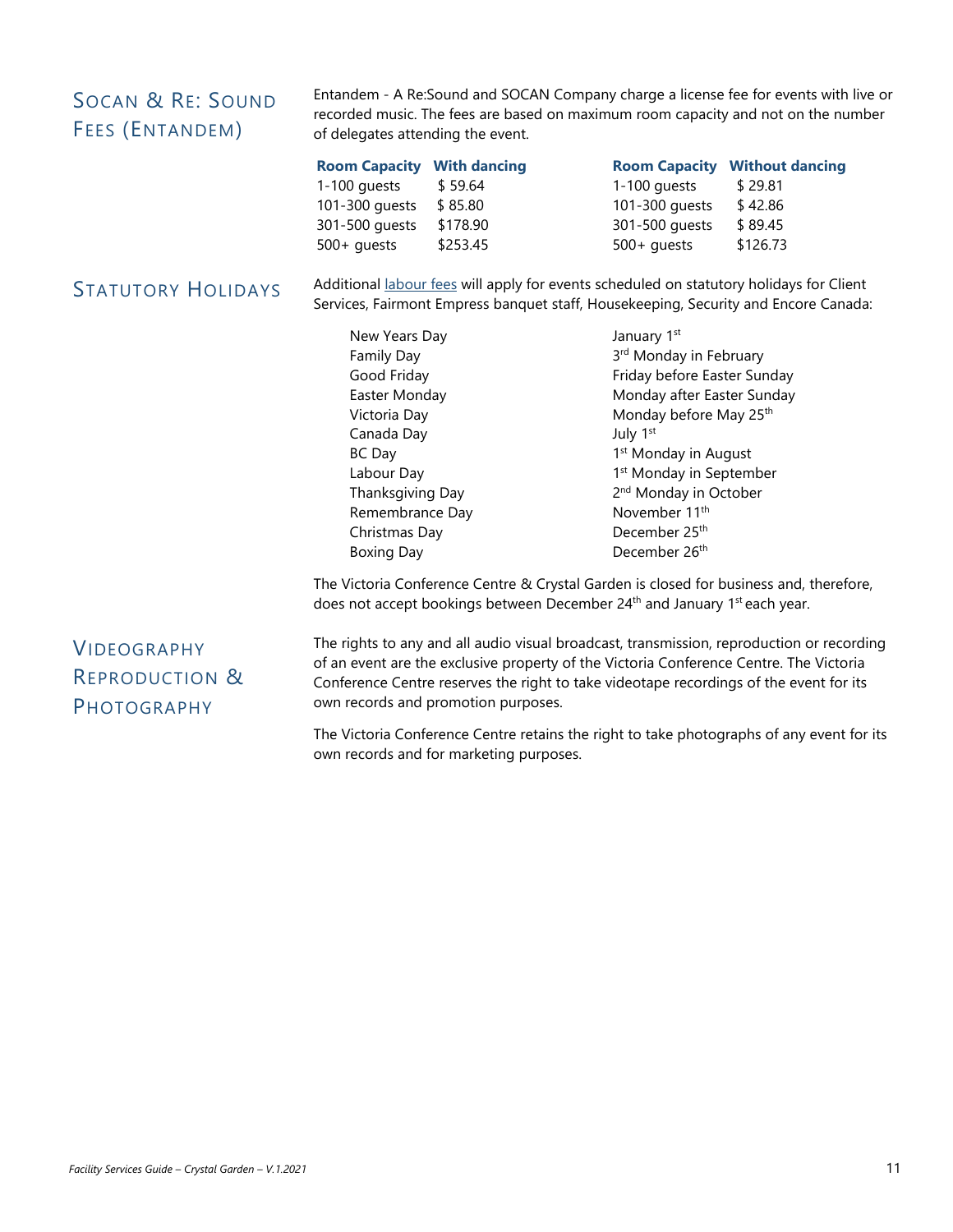# SAFETY AND SECURITY

<span id="page-17-2"></span><span id="page-17-1"></span><span id="page-17-0"></span>

| <b>COMPRESSED GAS</b><br><b>CYLINDERS</b> | Compressed gas cylinders are permitted in Crystal Garden and must be kept secured and<br>upright at all times. Authorization from your Event Manager is required for the use or<br>display of compressed gas cylinders.                                                                                                       |                                                                                                                                                                                                                                                                                   |  |
|-------------------------------------------|-------------------------------------------------------------------------------------------------------------------------------------------------------------------------------------------------------------------------------------------------------------------------------------------------------------------------------|-----------------------------------------------------------------------------------------------------------------------------------------------------------------------------------------------------------------------------------------------------------------------------------|--|
|                                           | There is no volume or size restriction on cylinders containing inert gas such as helium.                                                                                                                                                                                                                                      |                                                                                                                                                                                                                                                                                   |  |
|                                           | BC Safety Authority.                                                                                                                                                                                                                                                                                                          | Flammable gases such as propane, acetylene or oxygen are restricted to a five-pound<br>cylinder, and a flow restriction valve must be used on all propane tanks. The equipment<br>and its operation must be safety certified by the City of Victoria Fire Department and the      |  |
|                                           | <b>Victoria Fire Department</b><br>250.920.3350                                                                                                                                                                                                                                                                               | <b>BC Safety Authority</b><br>1.866.566.7233                                                                                                                                                                                                                                      |  |
| <b>ELECTRICAL CABLES</b>                  |                                                                                                                                                                                                                                                                                                                               | All cables (electrical or control cables) which pass through a function area on the floor<br>must be securely taped to the floor or placed in cable conduits. All cables which cross a<br>fire exit or service entrance must be placed in cable conduits or in a bridging system. |  |
|                                           | own where possible as required.                                                                                                                                                                                                                                                                                               | A representative of the Victoria Conference Centre will instruct those responsible for<br>securing the cables as to the appropriate methods to be used. The Victoria Conference<br>Centre owns a limited number of cable conduits and the Client is asked to provide their        |  |
| <b>EMERGENCY</b><br><b>PREPAREDNESS</b>   | The Victoria Conference Centre Emergency Preparedness and Safety Program is<br>regulated by local, provincial and federal laws. Victoria Conference Centre personnel are<br>diligent in maintaining operations procedures and plans designed to ensure a hazard-<br>free environment and a proactive response to emergencies. |                                                                                                                                                                                                                                                                                   |  |
|                                           | Emergency Procedure Plan<br>$\bullet$<br>Fire and Disaster Drills Plan<br>Training employees in the areas of safety and fire protection                                                                                                                                                                                       | The Victoria Conference Centre has implemented an Emergency Management Strategy<br>program to ensure safe work practices within the building. This program includes:                                                                                                              |  |
|                                           | <b>First Aid</b><br>Occupational First Aid.                                                                                                                                                                                                                                                                                   | The Client Services Department, Facility Operations and security personnel are trained in                                                                                                                                                                                         |  |
|                                           | Services Department.                                                                                                                                                                                                                                                                                                          | The Client Services Department will respond to the situation and coordinate with<br>emergency personnel as necessary. It is not possible to dial 911 from any house phone.<br>In the event of an emergency Clients are asked to immediately contact the Client                    |  |
|                                           | <b>First Aid Stations</b>                                                                                                                                                                                                                                                                                                     | Crystal Garden has first aid cabinets located on the upper and lower levels. Each station<br>contains a defibrillator, portable oxygen tank and a first aid response kit.                                                                                                         |  |
|                                           | <b>Training</b>                                                                                                                                                                                                                                                                                                               |                                                                                                                                                                                                                                                                                   |  |

All staff are trained in fire safety and evacuation procedures. Every Victoria Conference Centre staff member is familiar with the building fire annunciator panel which indicates the location of trouble spot(s) within the building. Personnel on duty have been designated a specific role to fill in the event of an emergency. Staff work closely with onsite security who are also fully trained for all types of emergencies.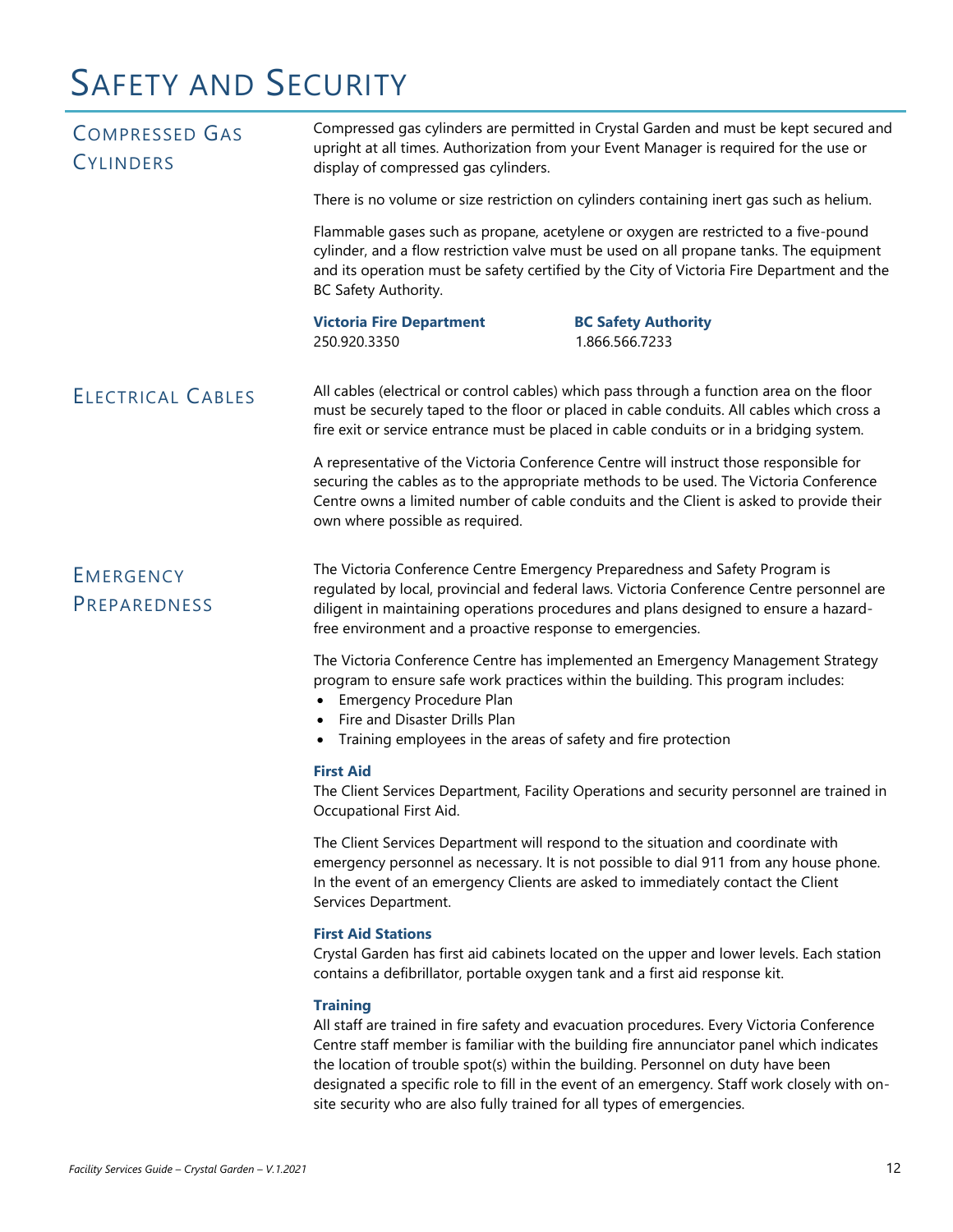# **EMERGENCY PREPAREDNESS CONTINUED**

#### **Building Safety Features**

- Designated fire exits
- Annunciator panel
- Heat detectors
- Smoke detectors
- Portable fire extinguishers
- Single-stage fire alarm system with strobe light
- Smoke evacuation system in lobby areas
- Sprinkler system located throughout building

### **Delegate Emergency Preparedness Information**

#### **Earthquake**

- Drop, cover, hold: take cover under a table or similar shelter. Protect your head and neck, and hold on to your cover during shaking. Falling debris may cause injury.
- Face away from windows and get away from their proximity.
- Move away from objects that might fall on you.
- If outdoors, remain in an open area. Do not approach or enter a building, as falling debris may cause injury.

#### **Fire**

- Take note of fire exits these will be marked by a red EXIT sign.
- Follow instructions as directed by a member of the Victoria Conference Centre staff or a uniformed security guard. You will be directed to the nearest exit. Remain calm.
- Remain outside until you are instructed to return. Assemble in a designated muster station as directed by Victoria Conference Centre staff.
- The Fire Department will respond immediately.
- If your clothing should catch fire: STOP…DROP…ROLL.

#### **Bomb Threat**

- A member of the Victoria Conference Centre staff or a uniformed security guard will direct you to the nearest exit. Remain calm.
- Remain outside until you are instructed to return. Assemble as directed by a Victoria Conference Centre staff in the designated muster station.

#### **Evacuation**

Evacuation maps with the nearest exit are posted in the following areas of Crystal Garden:

Main Entrance

- left of main entrance doors, and;
- next to passenger elevator

Lower Level

- next to passenger elevator
- next to washrooms (behind wheelchair lift)

Upper Level

- next to passenger elevator
- next to emergency exit south
- next to emergency exit north

Printed and electronic copies of evacuation routes for Crystal Garden are available upon request from your Event Manager.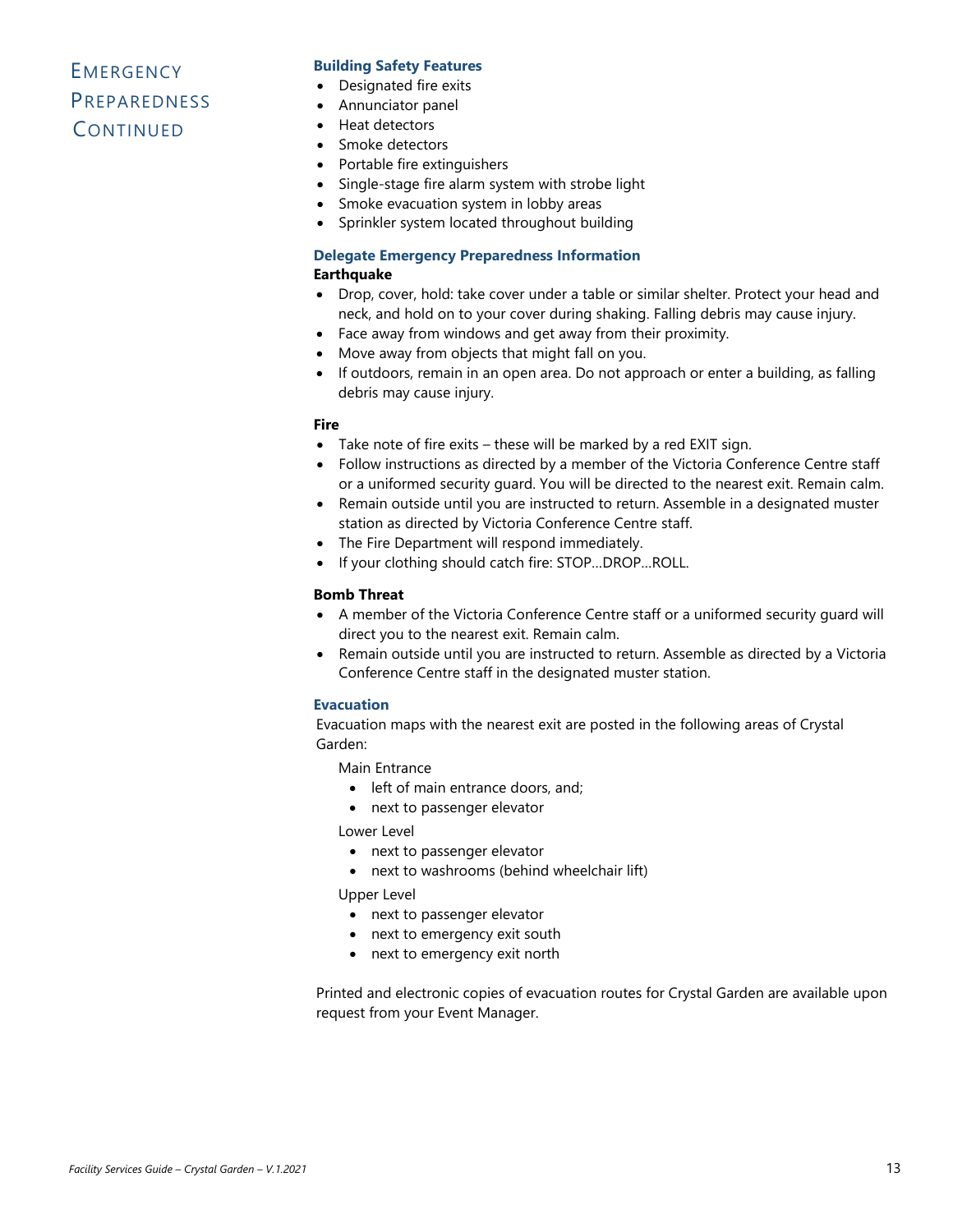# <span id="page-19-0"></span>FIRE SAFETY **REGULATIONS**

The following guidelines and requirements have been put in place to ensure that no exhibit, trade show or conference setup shall interfere with fire safety regulations as set forth by local, provincial and federal authority. All floor plans must be approved by your Event Manager prior to setup.

The Victoria Fire Department or the Victoria Conference Centre may deem that an event or event component contravenes the following requirements or poses a risk to public safety. The Client, Event Manager or the exhibitor shall comply with an order of the Victoria Fire Department, and, if deemed necessary, will cease operations.

#### **Exhibits/Displays**

- No portion of an event setup or display shall obstruct any exit aisle or fire exit doorway.
- No dead-end corridors in exhibit setups are permitted. Aisle widths must be a minimum of 6' for trade shows and 8' for public shows.
- No fire hose standpipe located within an event space shall be obstructed. It is the responsibility of the Client and the exhibitor to ensure that no display, exhibit or setup shall inhibit access to such equipment.
- No outdoor displays or event setups shall restrict access to, or obstruct from view, a fire hydrant or Fire Department connection.
- Any event or exhibit that may pose a hazard by the storage or use of their display or exhibit must be accompanied by a portable fire extinguisher with a minimum rating of 2 A 20 BC.
- An automatic fire extinguishing system is required for multi-level exhibit booths or displays with multiple rooms and ceilings, or those over 21  $m^2$  (225 ft<sup>2</sup>). *Tents are not permitted in Crystal Garden*
- All electrical appliances, electrical cords and electrical connections shall comply with the BC Electrical Code and be CSA approved.

#### **Aerosols**

It is permissible to exhibit one pressurized container, not exceeding one pint capacity, of each product classified as a flammable liquid, subject to prior approval from your Event Manager. Non-flammable products are not restricted.

#### **Decorations**

If used for display or decorative purposes, the following materials shall be inherently flameproof or properly treated with an approved chemical flame-retardant:

- Artificial flowers / foliage, etc.
- Paper, cardboard or compressed paperboard
- Plastic materials, textiles, decorative table covers or bunting
- Other materials used for festive decorations
- Wallpaper is permissible if properly pasted to an exhibitor's walls or wallboard

The use of the following materials indoors is prohibited:

- Straw and hay
- Acetate fabrics
- Corrugated paper, paper-backed foil
- Combustible material used for covering or skirting tables
- Styrofoam constructed booths

It is not necessary to flameproof textiles, paper and other combustible merchandise on display for sale, however the quantity shall be limited to an acceptable amount.

#### **Pyrotechnics**

Indoor special effects are not permitted.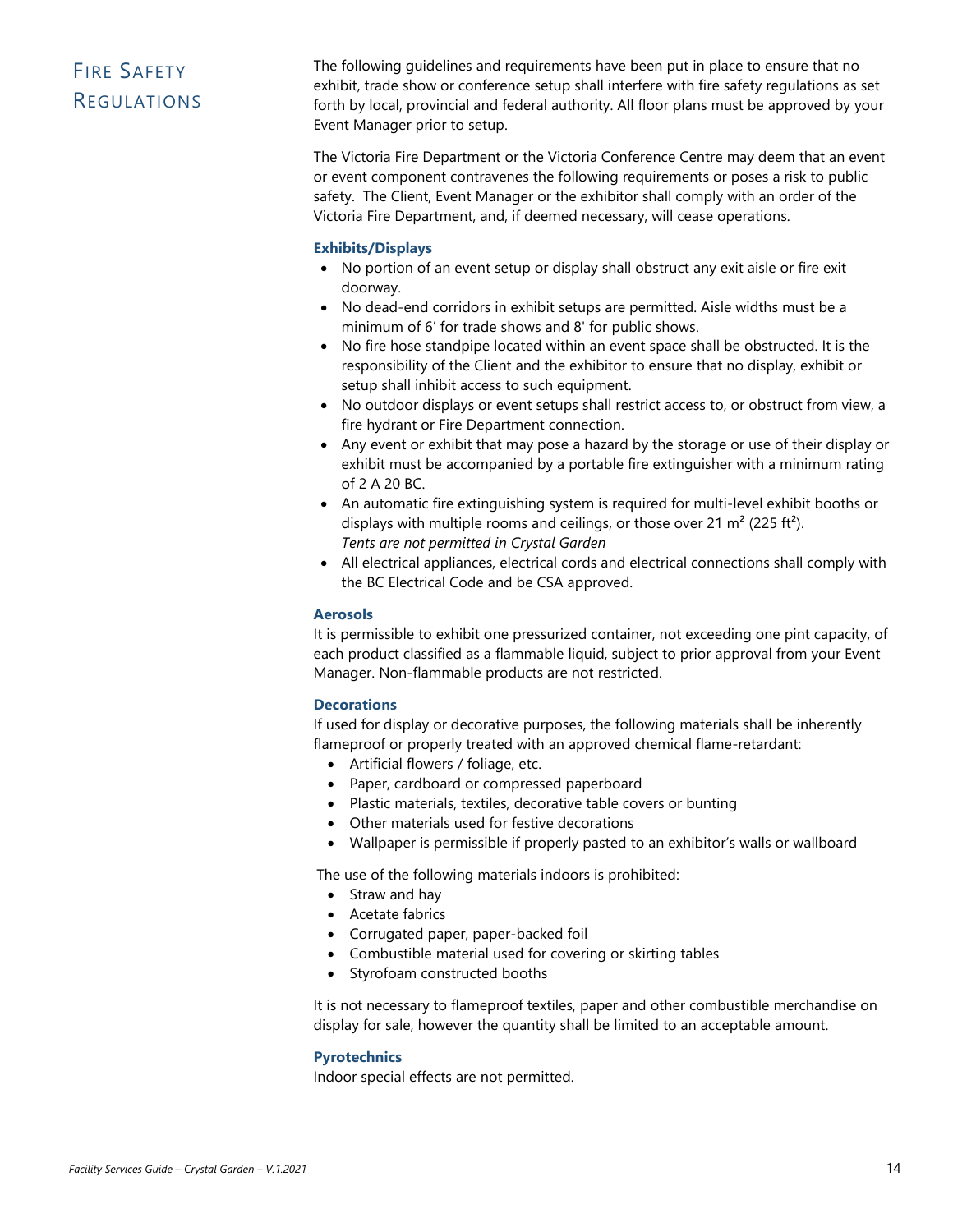#### **Open Flame**

- Burning of incense and sweet grass may interfere with the fire protection system. Contact your Event Manager for advanced approval.
- The use of open flame, including candles, lamps and torches is prohibited except under the following guidelines:
	- o Candles in hurricane lamps are permitted while the flame is contained within the glass chimney.

#### **Public Liability Insurance & Indemnity**

As per Victoria Conference Centre License Agreement Clause #5:

During its events at the facility:

- The Client will at its expense maintain public liability insurance that covers the Client's use of the Facility and has a limit for liability of not less than \$5 Million each accident or occurrence and the Victoria Conference Centre will be listed as an additional insured on the policy.
- Where alcohol is served the client must be required to show evidence of insurance where either:
	- o There is no host liquor liability exclusion; or
	- o Host liquor liability insurance is specifically included.
- Clients that rely upon a specific Special Event liability policy, such as non-profit organizations or associations, the coverage must include host liquor liability.
- The Client will give a copy of the completed certificate of insurance to the Victoria Conference Centre prior to the Client's use of the Facility.

The Client shall indemnify the VCC and its officers, employees and agents for all claims, liabilities, expenses and losses resulting from or arising out of the Client's use of the Facility except those resulting from the sole negligence of a person for whom the VCC is legally responsible.

The Client shall require and ensure that each Exhibitor maintain liability insurance comparable to that required above. Show Management to confirm insurance coverage for exhibitors.

The Client must provide the Victoria Conference Centre with evidence of all required insurance by means of a completed certificate of insurance prior to the Client's use of the facility.

The Client shall pay all cost and fees arising from the use of patented, trademarked, copyrighted or franchised materials, devices, processes, music, dramatic and other rights used in connection with the production of the event.

#### **Host Liquor Liability Coverage**

Proof of Host Liquor Liability Coverage is required for all functions that have alcohol served, whether a cash or host bar. Where alcohol is served the client is required to show evidence of insurance where either:

- There is no host liquor liability exclusion; or
- Host liquor liability insurance is specifically included.

Client's obtaining a specific Special Event liability policy, such as a non-profit organization or association must have coverage that includes host liquor liability.

#### **Exhibitors**

The client is responsible for obtaining exhibitors certificate(s) of insurance.

# <span id="page-20-0"></span>INSURANCE & INDEMNITY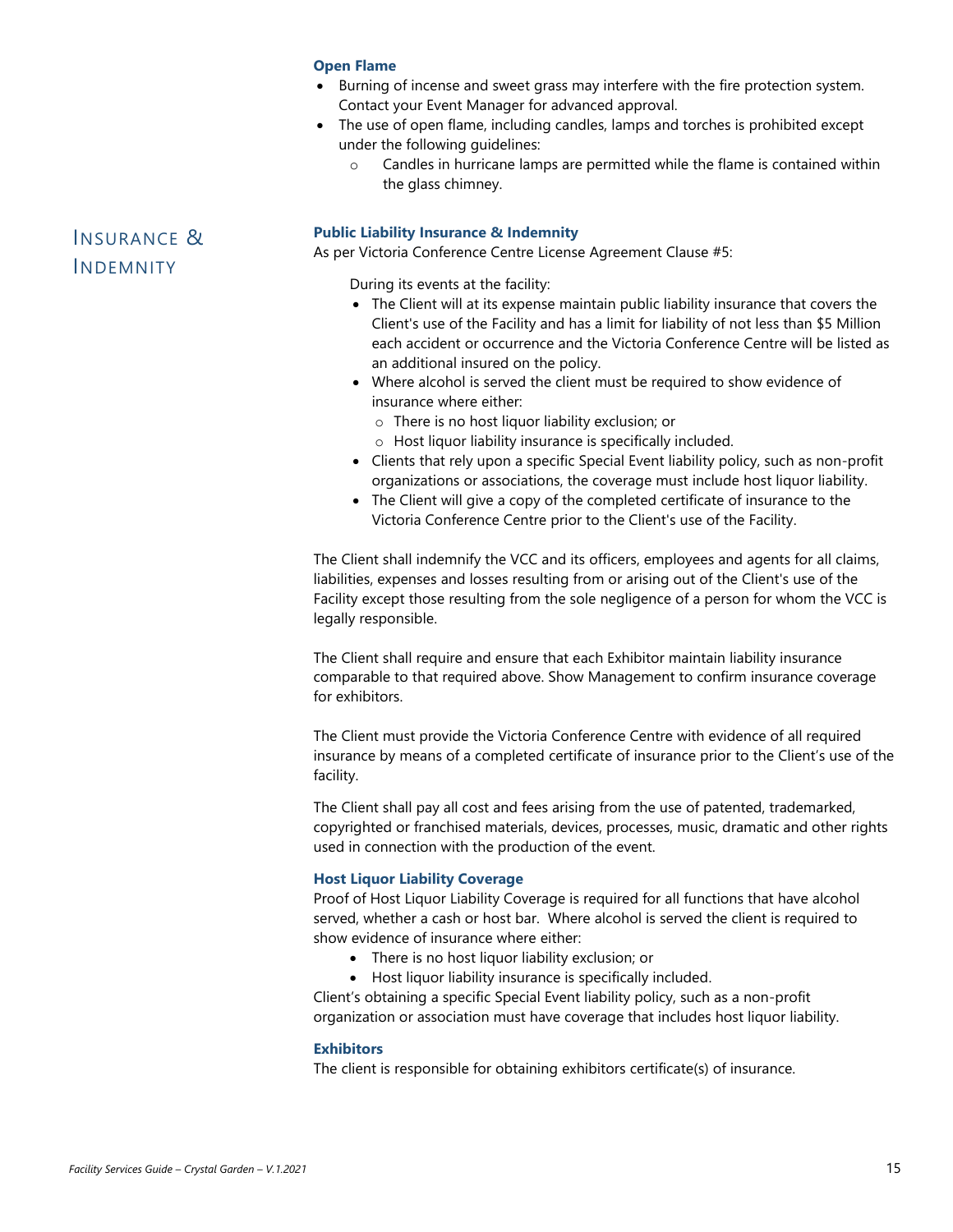#### **Outsider Suppliers/ Contractors**

Outside suppliers must possess a minimum of \$5 million liability insurance. All suppliers/ contractors are asked to provide copies of their general liability and workers compensation certificate.

#### **Personal Insurance**

Clients and show managers whose functions include a trade show or exhibit component are encouraged to acquire personal insurance to cover damage to or theft of personal property. The Victoria Conference Centre is not responsible for materials or items left unattended, including but not limited to, personal items and trade show materials.

#### **Event Cancellation Insurance**

The Client is responsible for obtaining event cancellation insurance. Your Event Manager can provide contact information for an insurance supplier if required.

#### **Globally Harmonized System (GHS)**

All GHS controlled products must be properly labeled and contain their Safety Data Sheets.

Anyone planning an event on City property including streets, sidewalks and other public space is required to obtain a Special Events permit for the event. A [Special Events Permit](http://www.victoria.ca/EN/main/residents/culture/permits.html)

Please provide as much notice as possible should you anticipate the need for police escort (example: a march from the Victoria Conference Centre to the Legislature).

GLOBALLY HARMONIZED SYSTEM

<span id="page-21-0"></span>POLICE ESCORT & SPECIAL EVENTS PERMIT

<span id="page-21-1"></span>SECURITY Building, event and exhibit move in/out security for the Victoria Conference Centre is provided exclusively by Paladin Security. Your Event Manager retains the right to hire, at the Client's expense, security personnel, including City of Victoria Police, where deemed necessary.

Security will be visible to Clients.

#### **For all events at Crystal Garden, 1 security guard to monitor the front entrance of the building at all times while delegates, volunteers and supplier are on-site is required.**

Examples of such situations may include, but are not limited to:

may be obtained through the City of Victoria Arts & Culture office.

- Requirements related to safety
- Security to monitor trade show/exhibit move-in/out
- Security to monitor public or special events
- Events where anticipated attendance is greater than 400 delegates

See [exhibit move-in/out security](#page-10-0) for more information on exhibit security requirements.

Security is hired based on a minimum of four (4) hours and are scheduled to start 30 minutes before and end 30 minutes after the anticipated event hours. Your Event Manager will arrange this service and the cost will be billed to the Client.

Please communicate your security requirements to your Event Manager a minimum of one month prior to the event start date.

<span id="page-21-2"></span>SECURITY PASSES Your Event Manager may require an original copy of passes authorized for exhibitors, delegates, invitees, guests and show personnel. Methods for screening authorized persons for your event should be discussed with your Event Manager in advance of the event.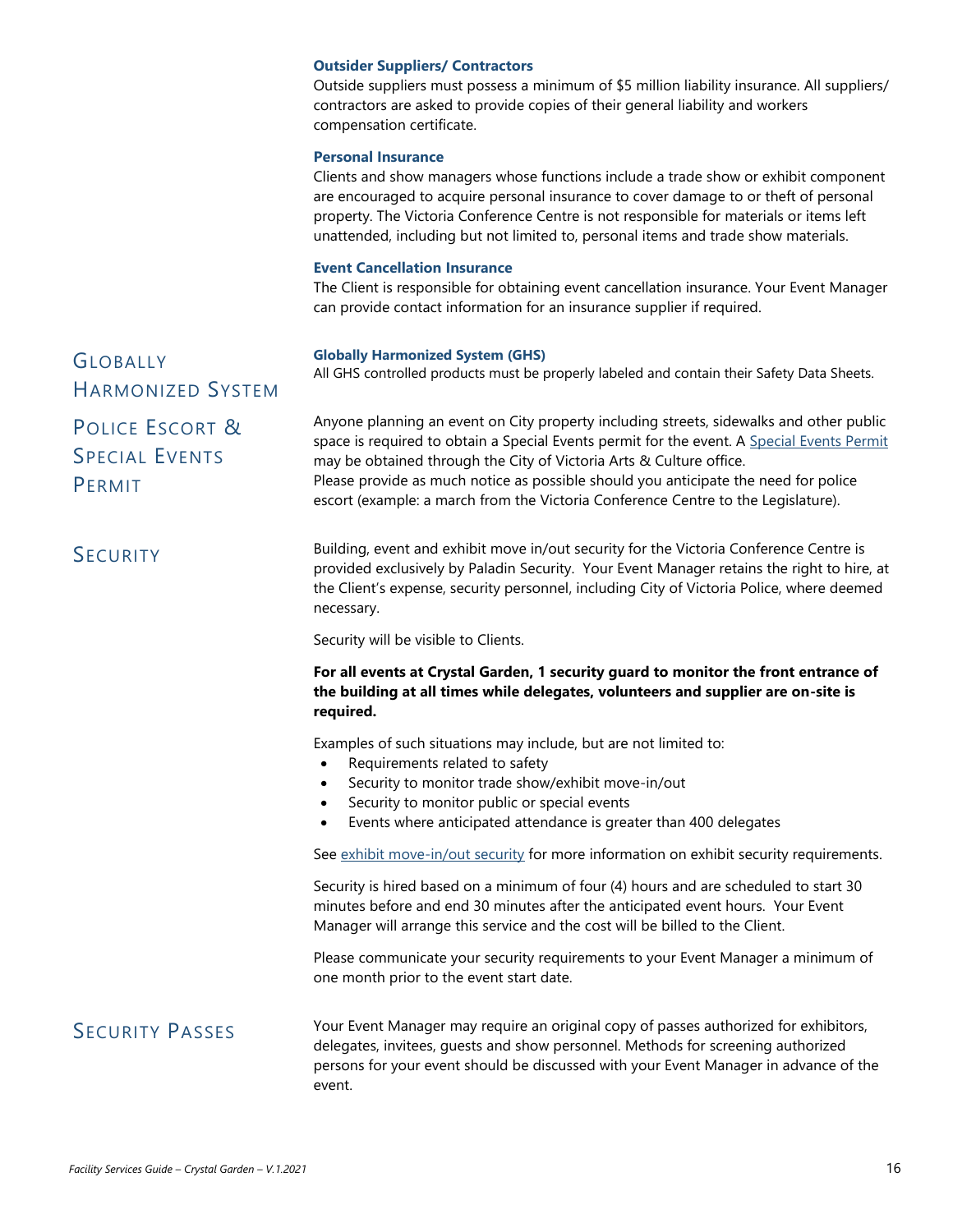<span id="page-22-0"></span>

| SMOKING | Capital Regional District Bylaw No. 3962 (Clean Air Bylaw) prohibits burning or vaping of<br>any substance, including cannabis, in public areas and in the workplace. This means that<br>smoking is not permitted in Crystal Garden. |
|---------|--------------------------------------------------------------------------------------------------------------------------------------------------------------------------------------------------------------------------------------|
|         |                                                                                                                                                                                                                                      |

The use of e-cigarettes and vapourizers are also prohibited in all non-smoking areas.

<span id="page-22-1"></span>WEAPONS Attendees, exhibitors and staff must comply with all federal, provincial and local laws and regulations regarding weapons, imitation weapons and props, as well as their usage.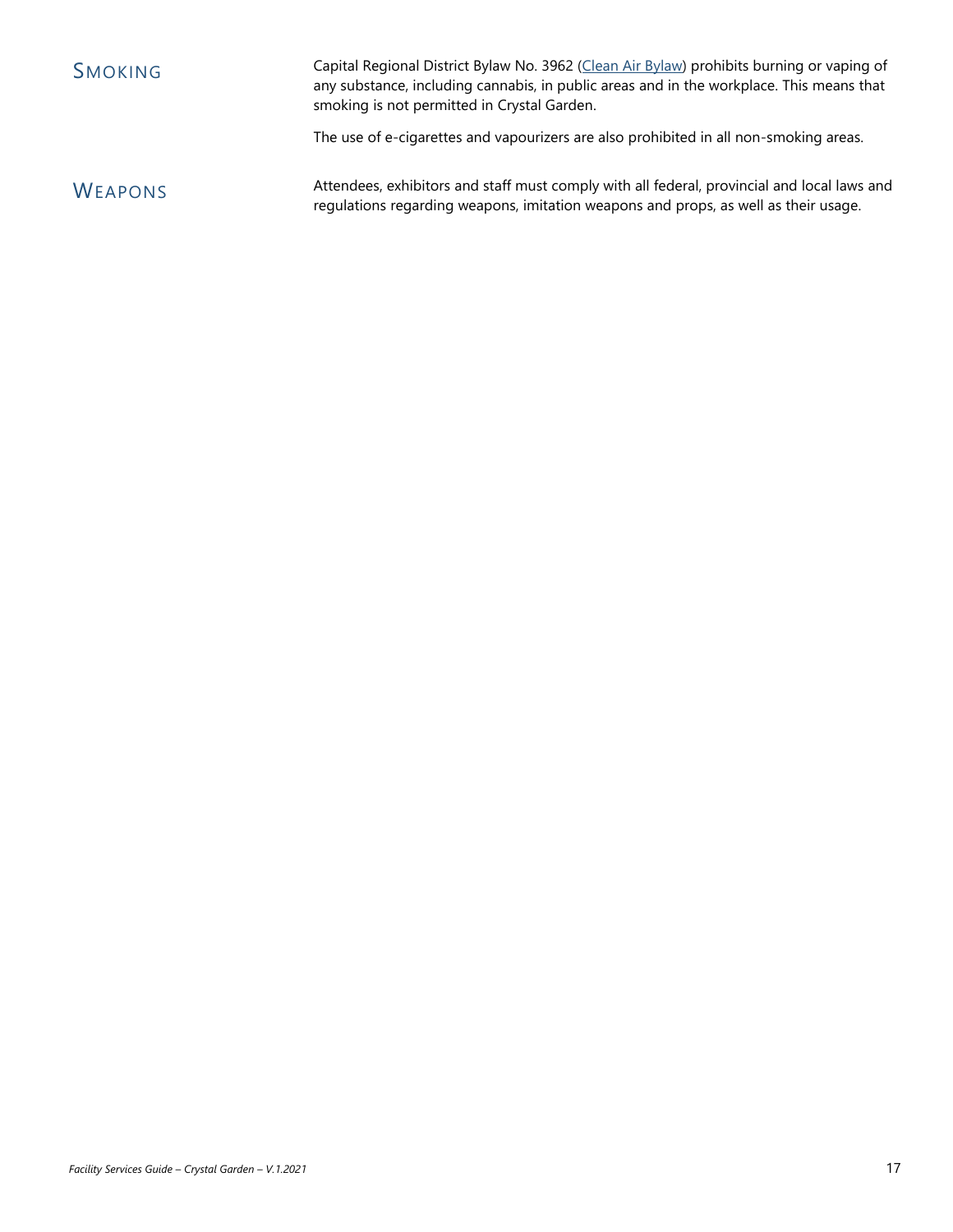# THE RESPONSIBLE SERVICE OF ALCOHOL

# <span id="page-23-0"></span>GUIDELINES FOR THE RESPONSIBLE SERVICE OF ALCOHOL

The Victoria Conference Centre is committed to the responsible sale and service of alcohol. Client support for the following guidelines is important to us and will help us deliver a safe and enjoyable event for your guests.

The service and consumption of alcoholic beverages is restricted to the contracted event area and during those times as outlined and agreed upon by the Event Manager and show manager.

#### **Event History**

Please share information regarding your past events with your Event Manager. Include specifics where possible regarding patterns of beverage consumption (amount, estimated times, location, etc.). This will allow the Victoria Conference Centre to plan inventory and staffing to best serve your guests.

#### **Event Planning**

The Victoria Conference Centre liquor license extends to those events or activities that are held as part of or in conjunction with meetings, conferences, consumer shows and trade shows (non-liquor related). The consumption of alcoholic beverages in restricted to the event area and scheduled times of the event. For safety reasons, alcohol consumption is not permitted during set up, move-in or move-out times.

The Victoria Conference Centre & Crystal Garden's exclusive service provider, the Fairmont Empress, will provide beverage service for all functions held on-site. It is not permissible to purchase alcohol off premises to bring into the facility. Home-brewed products are not permitted to be served; all products must be approved by the BC Liquor & Cannabis Regulation Branch (LCRB).

#### **Guests**

If, upon arrival, a guest appears to already be under the influence of alcohol, the Client Services Department or Security will bring this to your attention. If the guest is to stay, the facility will be unable to serve the guest alcohol. If the guest is denied access to the event, the Victoria Conference Centre requires your active support in this decision and your confirmation that they have a safe means of returning to their residence.

#### **Minors**

It is against the law to sell, serve or supply liquor to a minor. The liquor law requires that we ask anyone ordering a drink that appears under the age of 25 for two pieces of government-issued identification. If the person cannot produce identification as requested they will not be served alcohol.

We request your assistance in ensuring that guests who are of legal drinking age do not supply alcoholic beverages to minors.

If a minor persists in seeking alcohol service, they will be asked by Security to leave the event.

#### **Prevention of Over-Service of Alcohol**

The Client Services Department and Fairmont Empress catering staff have Serving It Right Certificates. The Serving It Right program was developed by the BC Provincial Government and is a mandatory requirement for servers involved with the service of alcohol. This certification is designed to encourage a responsible, caring and professional approach by licensees and servers to the service of alcohol.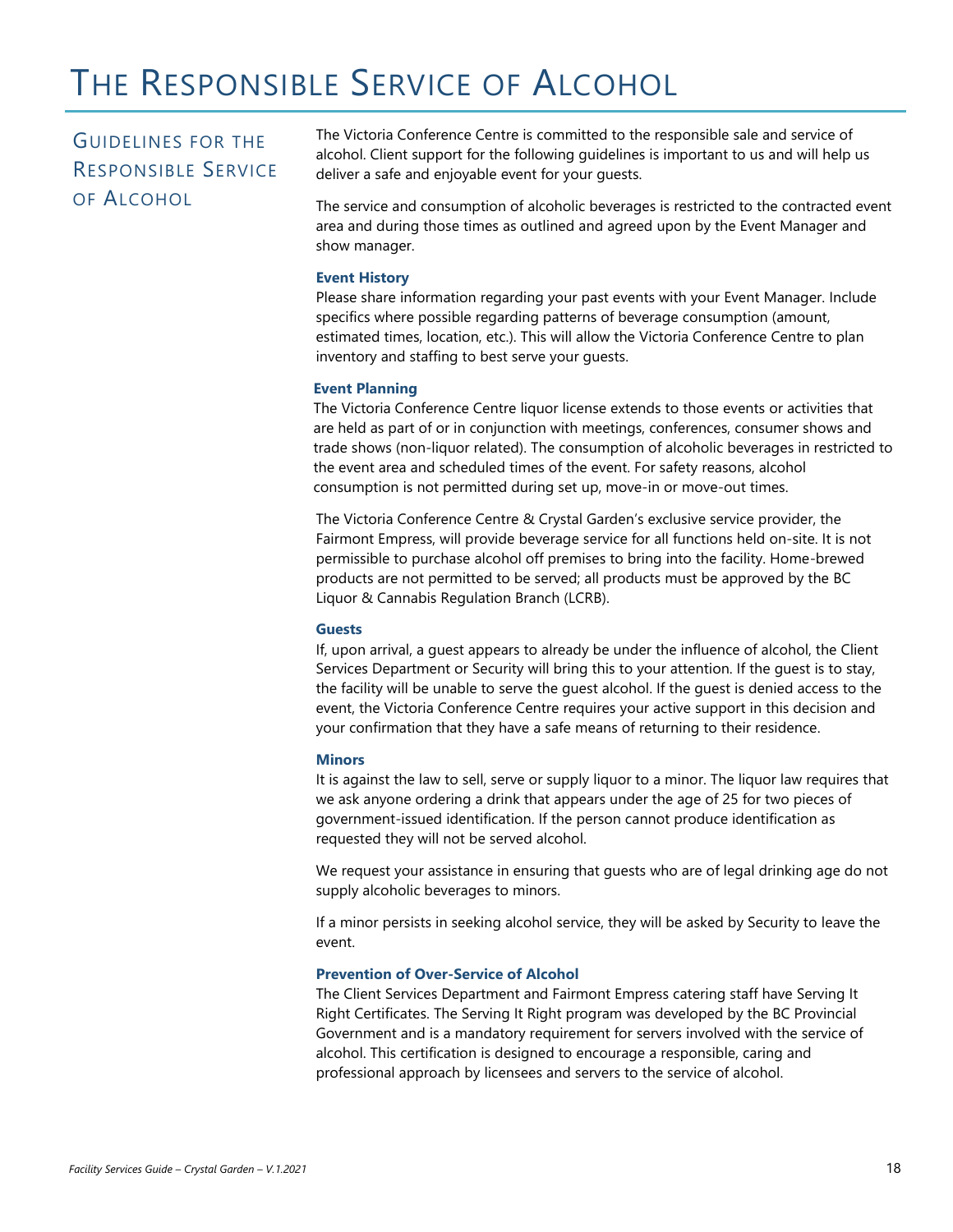Your assistance is required, we ask you to limit the number of hosted alcoholic beverages by limiting host bar hours of service, by providing a limited number of host drink tickets to guests and through the encouragement to consume non-alcoholic beverages by hosting or subsidizing the cost of non-alcoholic beverages.

#### **Safe and Responsible Transportation**

Included in the planning for your event are your plans to provide safe transportation for those guests who have been drinking. Please share these plans with your Event Manager.

A complimentary taxi butler service is available, please speak to your Event Manager.

#### <span id="page-24-0"></span>LIQUOR LICENSE The facility operates under its own Liquor Primary Liquor License, issued by the British [Columbia Liquor and Cannabis Regulation Branch \(LCRB\)](https://www2.gov.bc.ca/gov/content/employment-business/business/liquor-regulation-licensing) and is subject to the regulations set out by the LCRB.

No minors (under 19 years of age) are permitted in those areas where liquor is served other than in conjunction with a meal.

Liquor service under the Victoria Conference Centre's Crystal Garden Liquor License is an exclusive service of the Fairmont Empress. Please contact your catering representative with questions relating to the service of alcohol at your event.

#### **Hours of Service**

Hours of service at Crystal Garden are between 9:00am – 12:00am daily, 7 days a week.

#### **Liquor Special Event Permit**

A Client is required to apply for a Liquor Special Event Permit (SEP) for a liquor function where the liquor has not been purchased and will not be distributed by the Fairmont Empress.

Approval of your Event Manager and your Fairmont Empress catering representative must first be obtained, and the Victoria Conference Centre Liquor License temporarily suspended, prior to obtaining a SEP. Once approved, your Event Manager will require a minimum of 30 days notice to have the Victoria Conference Centre's Liquor License suspended. A \$150 government de-licensing fee will apply.

Examples of events requiring a SEP are: wine and beer festivals, trade shows where liquor is distributed by vendors and wine tastings where the Client provides the liquor.

For regulations and information on how to obtain an SEP please visit: [https://www2.gov.bc.ca/gov/content/employment-business/business/liquor-regulation](https://www2.gov.bc.ca/gov/content/employment-business/business/liquor-regulation-licensing/liquor-licences-permits/applying-for-a-liquor-licence-or-permit/special-event-liquor-permit)[licensing/liquor-licences-permits/applying-for-a-liquor-licence-or-permit/special-event](https://www2.gov.bc.ca/gov/content/employment-business/business/liquor-regulation-licensing/liquor-licences-permits/applying-for-a-liquor-licence-or-permit/special-event-liquor-permit)[liquor-permit](https://www2.gov.bc.ca/gov/content/employment-business/business/liquor-regulation-licensing/liquor-licences-permits/applying-for-a-liquor-licence-or-permit/special-event-liquor-permit)

#### **Liquor Charitable Auction Permit**

The Liquor Control and Licensing Regulation allows non-profit organizations (whether incorporated or unincorporated) or their representatives to auction liquor to raise funds for charitable purposes.

For terms and conditions and further information please visit: [https://www2.gov.bc.ca/gov/content/employment-business/business/liquor-regulation](https://www2.gov.bc.ca/gov/content/employment-business/business/liquor-regulation-licensing/liquor-licences-permits/applying-for-a-liquor-licence-or-permit/charitable-liquor-auction-permit)[licensing/liquor-licences-permits/applying-for-a-liquor-licence-or-permit/charitable-](https://www2.gov.bc.ca/gov/content/employment-business/business/liquor-regulation-licensing/liquor-licences-permits/applying-for-a-liquor-licence-or-permit/charitable-liquor-auction-permit)

[liquor-auction-permit](https://www2.gov.bc.ca/gov/content/employment-business/business/liquor-regulation-licensing/liquor-licences-permits/applying-for-a-liquor-licence-or-permit/charitable-liquor-auction-permit)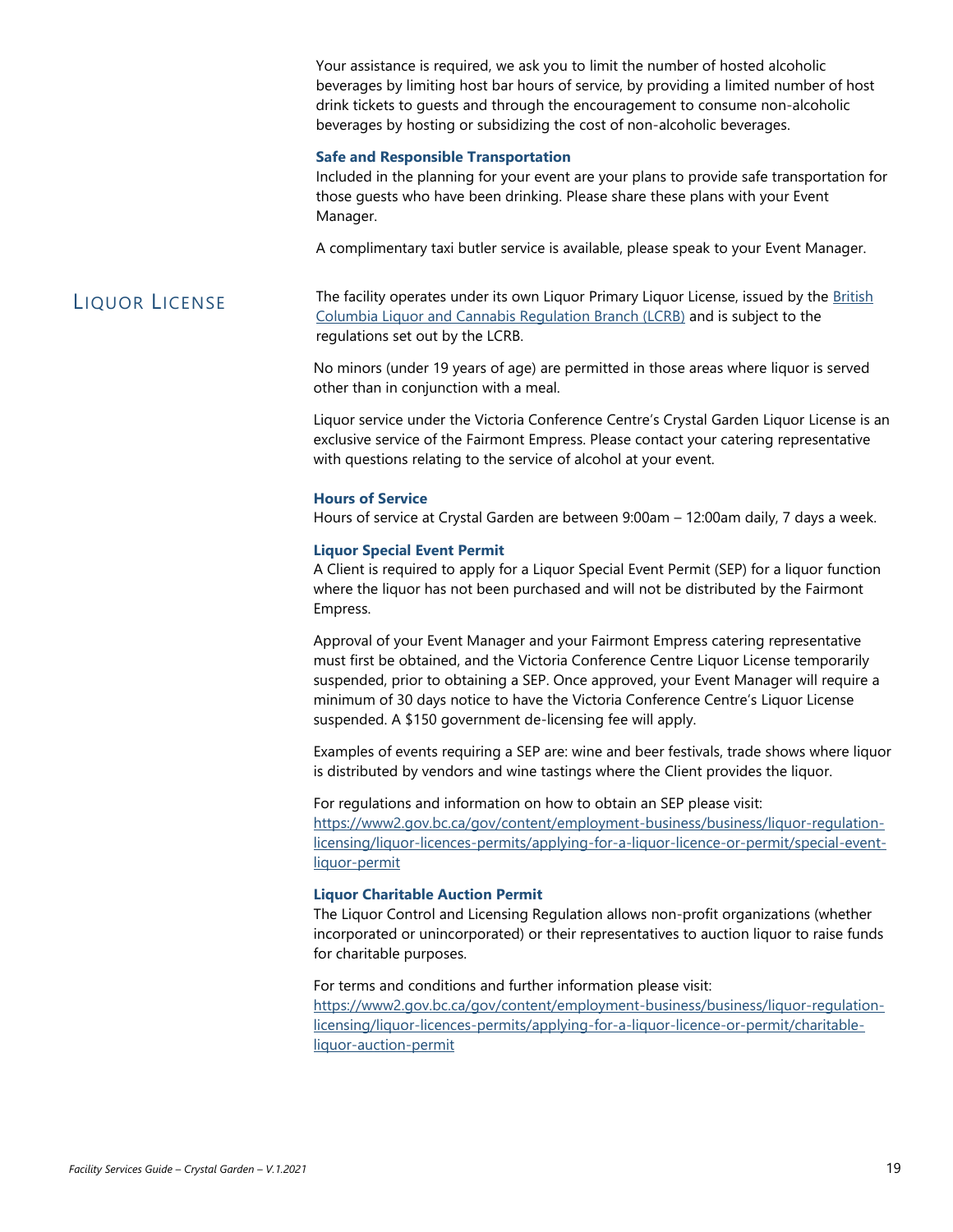<span id="page-25-0"></span>LIQUOR SAMPLING Once the Client has completed the S*ample Food and/or Beverage Distribution Authorization Request,* and only after it has been approved by your Event Manager, Show Management may offer sampling under its own SEP. The Client will be asked to submit an operation plan to ensure that all sampling activities are in accordance with Victoria Conference Centre policies and in compliance with regulations set forth by the Liquor & Cannabis Regulation Branch of BC (LCRB). Sample sizes must be limited to:

- 1/2 ounce for liquors or liqueurs
- 2 ounces for wine
- 4 ounces for beer, cider or coolers

If samples are sold, prices must be adjusted based on the liquor price schedule as set forth by the LCRB. Please refer to the SEP Terms and Conditions Handbook, a copy of which may be found online at: [https://www2.gov.bc.ca/gov/content/employment](https://www2.gov.bc.ca/gov/content/employment-business/business/liquor-regulation-licensing/liquor-licences-permits/applying-for-a-liquor-licence-or-permit/special-event-liquor-permit)[business/business/liquor-regulation-licensing/liquor-licences-permits/applying-for-a](https://www2.gov.bc.ca/gov/content/employment-business/business/liquor-regulation-licensing/liquor-licences-permits/applying-for-a-liquor-licence-or-permit/special-event-liquor-permit)[liquor-licence-or-permit/special-event-liquor-permit](https://www2.gov.bc.ca/gov/content/employment-business/business/liquor-regulation-licensing/liquor-licences-permits/applying-for-a-liquor-licence-or-permit/special-event-liquor-permit)

#### **Under the SEP, the Client will bear all liability and the Victoria Conference Centre & Crystal Garden's exclusive caterer will not be permitted to serve alcoholic beverages during the event.**

The following Victoria Conference Centre regulations apply to all liquor sampling events:

- SEP must be posted in a visible area for the duration of the event
- All staff serving alcohol must have a Serving it Right certificate on their person at all times.
- Proof of Host Liquor Liability Insurance required.
- Event advertising must not indicate alcohol will be served; all advertising must be approved by your Event Manager prior to publishing.
- Ticket sales must be made in advance of show date; no ticket sales at the door.
- Maximum number of admissions is dependent upon available floor area. Show managers note that booths and/or displays will reduce available floor area.
- Additional Victoria Conference Centre security and housekeeping service will be required and charged to the Client.

For more information please contact the LCRB office in Victoria at (250) 952-5787.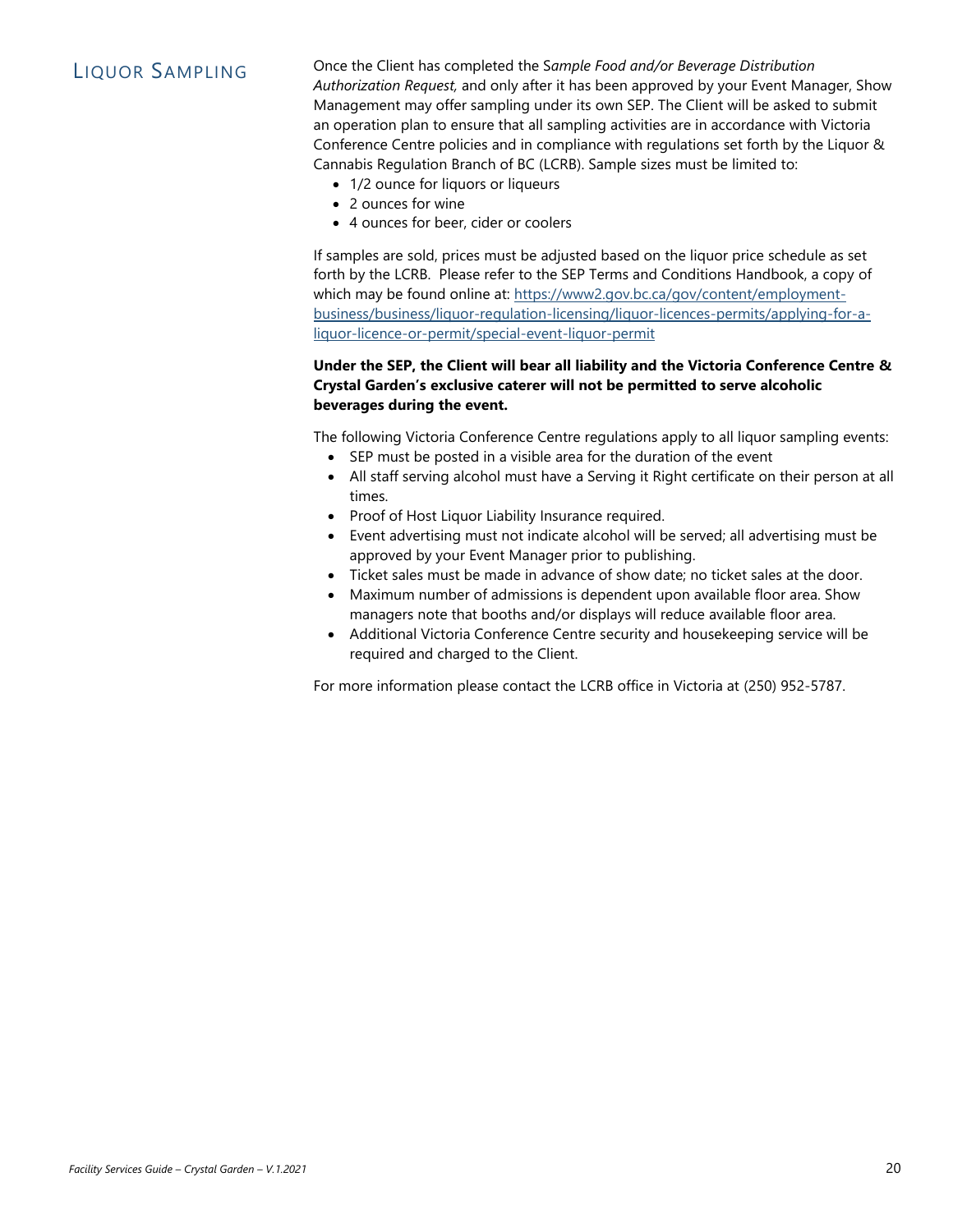# **CANNABIS**

<span id="page-26-1"></span><span id="page-26-0"></span>

| <b>GUIDELINES</b>                         | The Victoria Conference Centre is subject to federal, provincial and municipal laws and<br>regulations regarding the display, marketing and promotion of cannabis products and<br>accessories within the facility. Policies outlined in this document are subject to change as<br>laws and regulations further develop.                                                                                                                                                                                                                                                                                                                                                      |  |
|-------------------------------------------|------------------------------------------------------------------------------------------------------------------------------------------------------------------------------------------------------------------------------------------------------------------------------------------------------------------------------------------------------------------------------------------------------------------------------------------------------------------------------------------------------------------------------------------------------------------------------------------------------------------------------------------------------------------------------|--|
|                                           | Exhibitors who wish to market or promote cannabis products and accessories must<br>comply at all times with all applicable laws, regulations and policies. Exhibitors are solely<br>responsible to be fully aware of, and ensure their own compliance with, all applicable<br>laws, regulations and policies relating to the marketing and promotion of cannabis<br>products and accessories. The Victoria Conference Centre is not responsible in any way<br>for advising exhibitors with respect to their obligations under applicable laws or<br>regulations, or ensuring exhibitor compliance with their respective obligations under<br>applicable laws or regulations. |  |
|                                           | Capital Regional District Bylaw No. 3962 (Clean Air Bylaw) prohibits burning or vaporizing<br>of any substance, including cannabis, in public areas and in the workplace. This means<br>that smoking is not permitted in the Victoria Conference Centre or Crystal Garden.                                                                                                                                                                                                                                                                                                                                                                                                   |  |
|                                           | The use of e-cigarettes and vapourizers are also prohibited in all non-smoking areas.                                                                                                                                                                                                                                                                                                                                                                                                                                                                                                                                                                                        |  |
| <b>CANNABIS MARKETING</b><br>& PROMOTIONS | It is illegal to display, sell or supply cannabis products or accessories to any person under<br>the age of 19.                                                                                                                                                                                                                                                                                                                                                                                                                                                                                                                                                              |  |
|                                           | Exhibitors are not permitted to display, sell or supply cannabis products containing THC<br>or CBD to attendees or guests at the Victoria Conference Centre.                                                                                                                                                                                                                                                                                                                                                                                                                                                                                                                 |  |
|                                           | All cannabis promotion must follow the:<br><b>Cannabis Control and Licensing Act</b><br><b>Cannabis Control Requlation</b><br><b>Cannabis Promotion Prohibitions</b><br>$\bullet$                                                                                                                                                                                                                                                                                                                                                                                                                                                                                            |  |
|                                           | The federal Cannabis Act and Cannabis Regulations have strict rules around promotions<br>and advertising of cannabis, cannabis accessories and services related to cannabis.                                                                                                                                                                                                                                                                                                                                                                                                                                                                                                 |  |
|                                           | The provincial Cannabis Control and Licensing Act regulates who may promote cannabis<br>to sell it. Only people who have a marketing license or retail store license can promote<br>and sell cannabis to adults age 19 and over in B.C.                                                                                                                                                                                                                                                                                                                                                                                                                                      |  |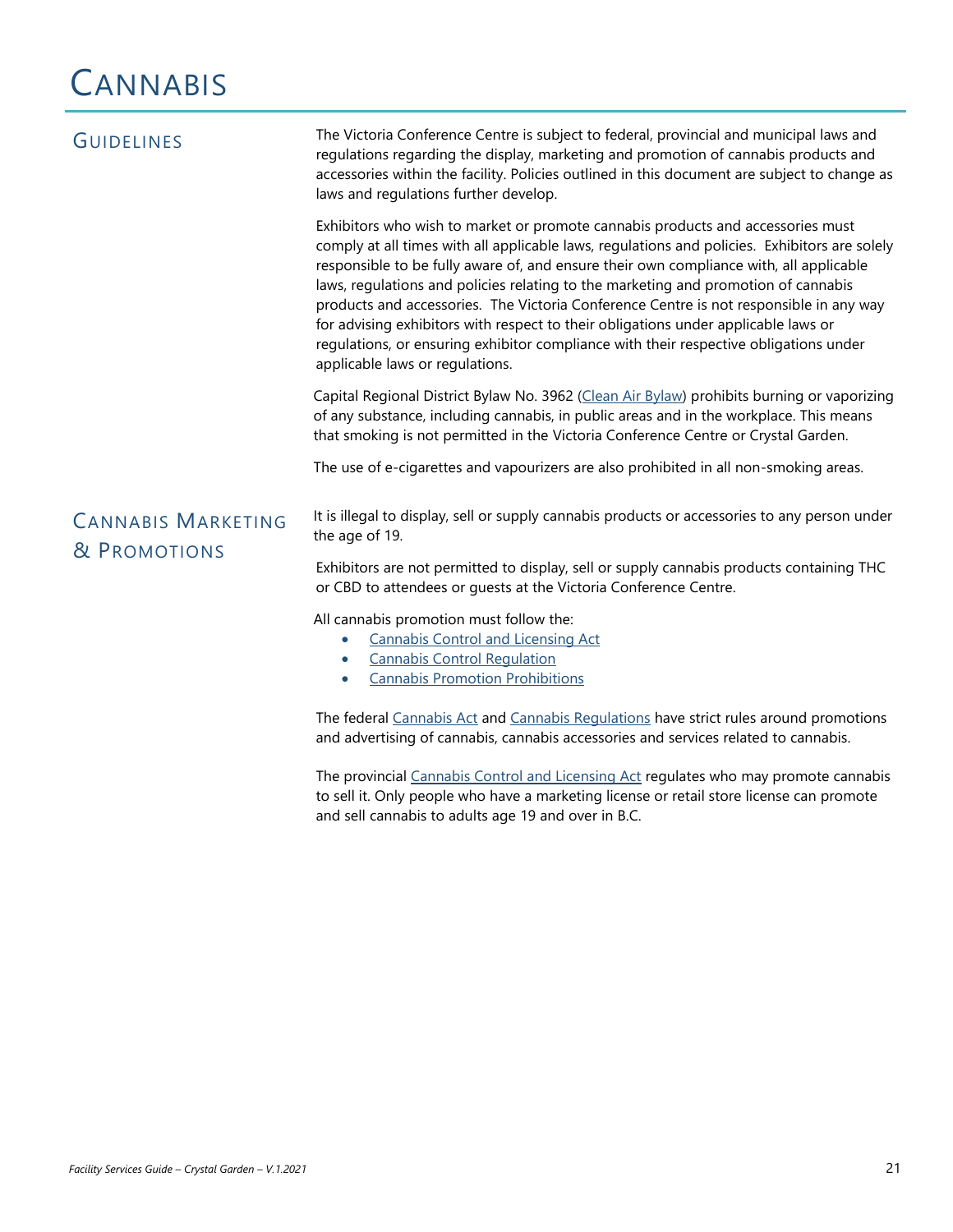# SERVICES & EQUIPMENT

# <span id="page-27-0"></span>STANDARD SERVICES & EQUIPMENT – CRYSTAL GARDEN

#### Services Available in a Basic Meeting Setup

- Tables and Chairs *theatre, classroom, rounds,* b*oardroom, u-shape, hollow square*
- Table Linens *black or white*
- Head Table and Chairs *draped linen*
- Registration Desk *built-in registration counter*
- Podium
- Water at Head Table
- Water Cooler Station
- One Easel
- Wastebasket & Recycle Bin
- Coat Racks
- Informational & Directional Sign *main VCC entrance*
- General Housekeeping

**NOTE:** Labour charges apply for same-day room re-configurations.

#### NOT Included in the Basic Meeting Setup

- Additional Easels
- Electrical Services
- Paper, Pens and Candies
- Boardroom Chairs
- Microphone *podium, wireless, lavalier, handheld, etc*.
- Staging
- Stage Backdrop
- Pipe & Drape
- AV *Stage Lighting, Screens, Projectors, etc.*
- Exhibit Tables
- **Flipcharts**
- **Security**
- Services by official or exclusive service providers

### Additional Complimentary Items

#### *available upon request & subject to availability*

- Message board, *maximum of 2*
- Additional easels, *up to 20 total*
- Flags, bases and poles *City of Victoria, BC and Canada only; additional flags available at a charge*
- Cocktail Tables in Prefunction Areas

#### Services Available in a Basic Banquet Setup

- Tables and Chairs *banquet/ reception style*
- Table Linens *black or white*
- Head Table and Chairs *draped linen*
- DJ and Tech Table
- Registration Desk *built-in registration counter*
- Podium
- Cocktail Tables
- Water Service with Meals
- Water Cooler Station
- One Easel
- Coat Racks
- Informational & Directional Sign *main VCC entrance*
- General Housekeeping

#### NOT Included in the Basic Banquet Setup

- Additional Easels
- Electrical Services
- Microphone *podium, wireless, lavalier, handheld, etc*.
- **Staging**
- Dance Floor
- Stage Backdrop
- Pipe & Drape
- Background Music
- AV *Stage Lighting, Screens, Projectors, etc*.
- Centerpieces or Candles
- [Entandem: Re:Sound &](#page-16-0) SOCAN Fees
- **Security**
- Services by official or exclusive service providers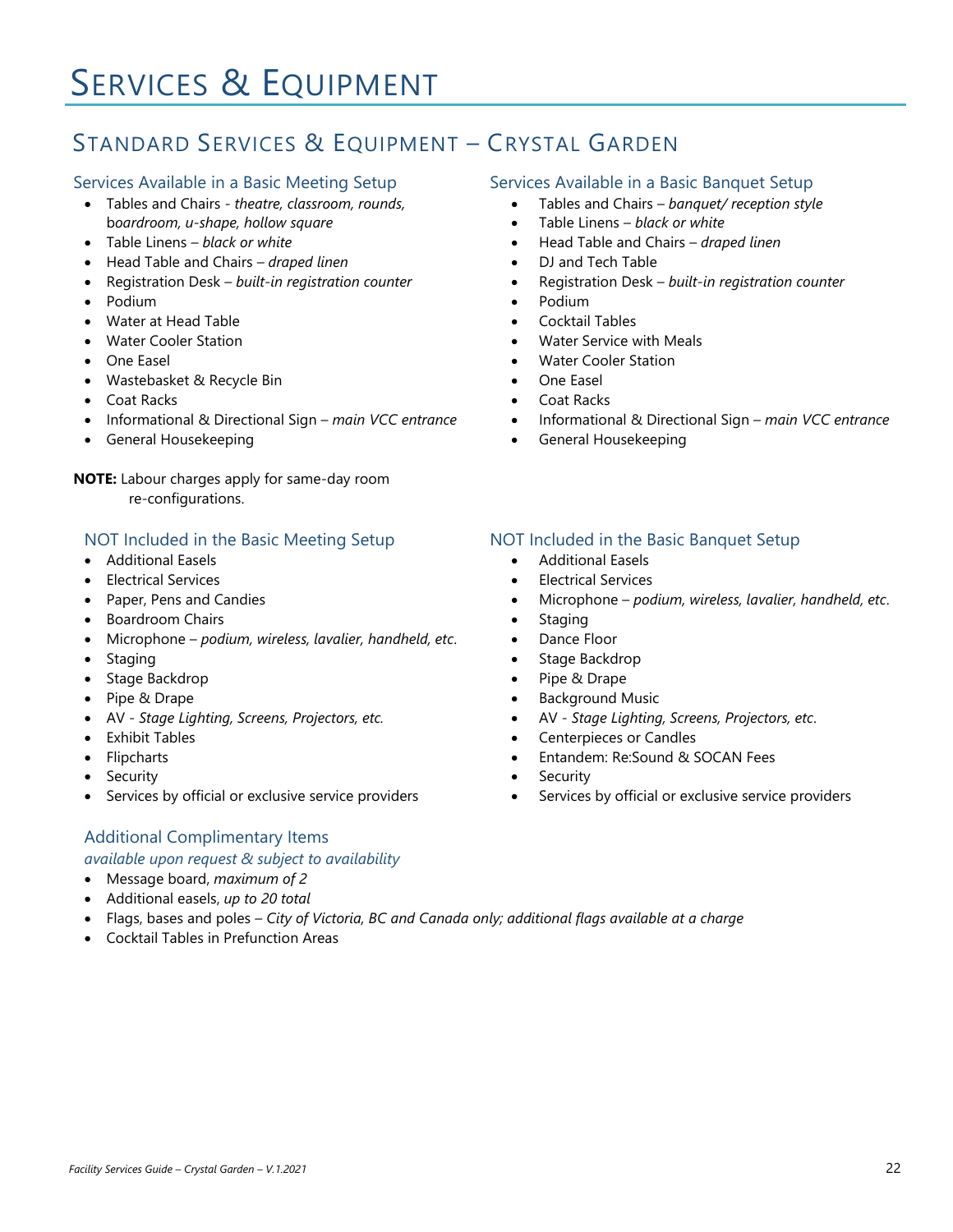# SERVICES & EQUIPMENT

# <span id="page-28-0"></span>SERVICES & EQUIPMENT RATES – CRYSTAL GARDEN

| STAGING, ACCESSORIES & DANCE FLOOR<br>Carpeted Riser<br>6' x 8' modules, 8" height, up to 4 pieces<br>6' x 8' modules, 16" or 24" height, up to 20 pieces<br>Includes installation and as required chair guards, stairs and skirting | \$50.00/module                                                   |
|--------------------------------------------------------------------------------------------------------------------------------------------------------------------------------------------------------------------------------------|------------------------------------------------------------------|
| Wood Deck Staging, up to 34 pieces<br>4' x 8' modules, 8", 16", 24", 32", 40", 48" heights<br>Includes installation, and as required chair guards, stairs and skirting<br>Maximum weight load 3,000 lb                               | \$50.00/module                                                   |
| Dance Floor<br>$1 - 100$ pieces<br>101 - 200 pieces<br>201 - 289 pieces<br>Available in $3'$ x $3'$ pieces to a maximum of $51'$ x $51'$                                                                                             | \$400.00<br>\$750.00<br>\$1050.00                                |
| <b>DISPLAY SERVICES</b><br>Display Chairs, padded & folding<br>Display Tables, topped & skirted (black or blue)<br>Poster Board                                                                                                      | \$7.50/ chair<br>\$50.00/6' table<br>\$55.00/8' table<br>\$95.00 |
| <b>ELECTRICAL SERVICES</b><br><b>Electrical Services</b><br>7 amp single receptacle<br>15 amp double receptacle<br>Additional power requirements are available.                                                                      | \$69.00<br>\$79.00                                               |

#### INTERNET & TELECOMMUNICATIONS

Wired and wireless internet services are available in a range of options to best suit your event needs.

Complimentary – 3 mb/s, *suitable for basic web browsing, email and viewing SD videos* Premium – 5 mb/s, *suitable for HD videos and heavier usage* UltraFast – 10 mb/s, *suitable for streaming and webcasting*

*Contact Encore Canada for current pricing & package rates.*

Telephone Line with single line set

### LABOUR CHARGES – STATUTORY HOLIDAYS

Victoria Conference Centre Fairmont Empress Encore Canada Housekeeping Security

\$150.00

\$80.00/ hour/ staff, *4 hour min*  \$60.00/ hour/ staff, *4 hour min*  \$90.00/ hour/ staff, *4 hour min*  \$60.00/ hour/ staff, *4 hour min*  \$52.50/ hour/ staff, *4 hour min*